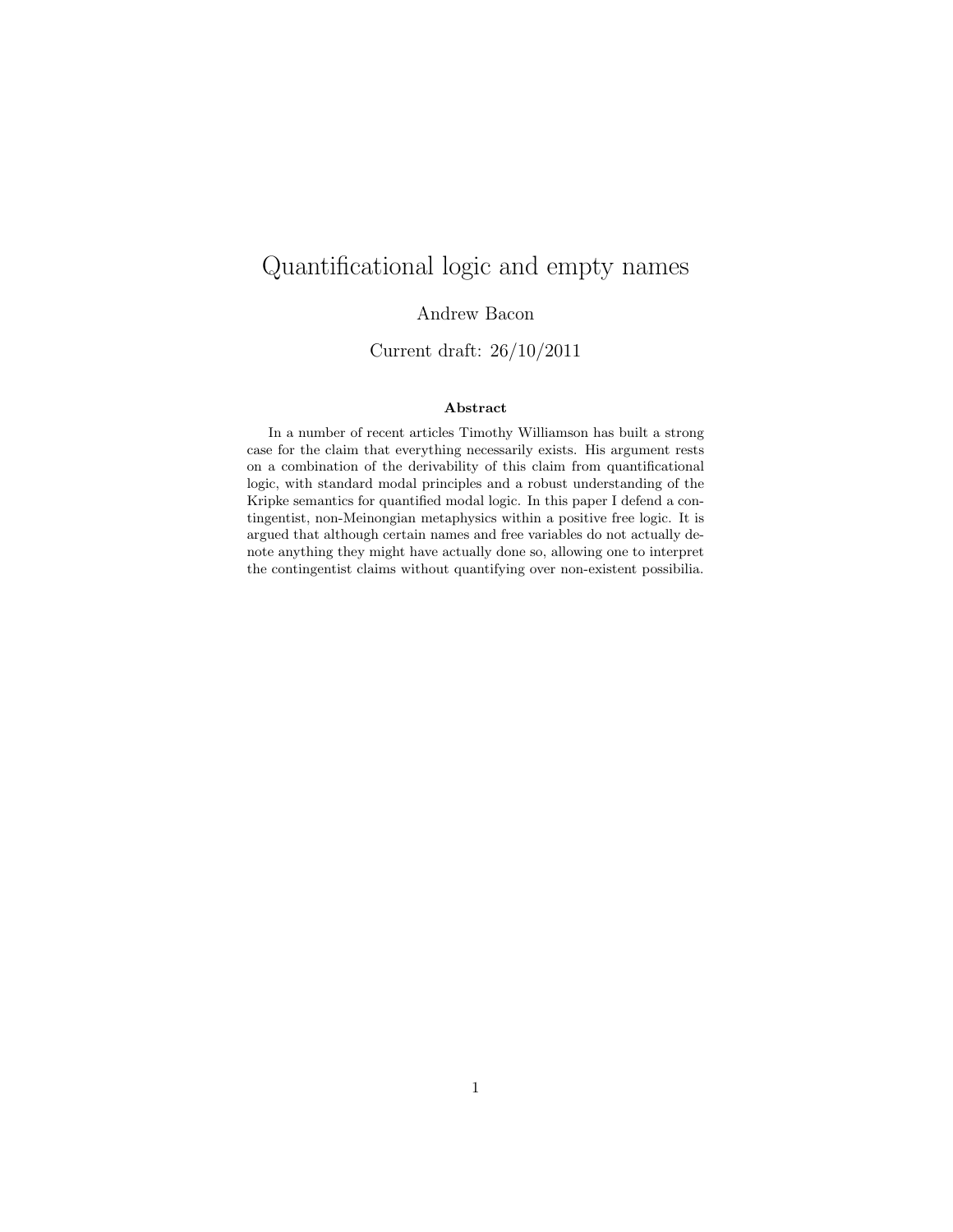The classical theory of quantification is subject to a number of difficulties relating to contingent existence and to the treatment of both empty and nonempty names. In this paper I propose and defend a modal metaphysics, couched in a weakening of classical logic, that avoids these objections.

It is well known that classical quantification theory does not provide a straightforward treatment of empty names. According to the simplest way of translating between English and first order logic there are false sentences of English which translate to theorems of first order logic. For a given first order language,  $\mathcal{L}$ , classical quantification theory proves every instance of the schema

$$
\exists x t = x \tag{1}
$$

where t here can be substituted for any term in  $\mathcal{L}$ . By a flat-footed translation of the false sentence, 'there is something identical to Pegasus', we obtain an instance of the above schema.<sup>1</sup> This is the problem of empty names.

Perhaps it is not first order logic that is to blame here, but rather our treatment of empty names. However matters become worse once we extend our logic and language to cope with modal reasoning. To achieve this one expands the language with an operator symbol,  $\Box$ , intended to be read informally as 'it is necessary that.' To capture some basic aspects of modal reasoning it is standard to include the rule of necessitation, that allows one to infer that  $\Box \phi$ is a theorem if  $\phi$  is a theorem. By the rule of necessitation we can obtain from any instance of (1) a corresponding instance of

$$
\Box \exists x t = x \tag{2}
$$

By this reasoning it can be seen that the false sentence, 'necessarily there is something identical to Timothy Williamson', is translated to a theorem of the system resulting from closing classical quantification theory under the rule of necessitation.<sup>2</sup> Unlike the former case, however, 'Timothy Williamson' actually refers to somebody. Whatever is responsible for our difficulties here cannot be attributed to a problematic treatment of empty names. The occurrence of a name is not even essential for generating the problematic phenomenon. If one has the rule of generalisation – a rule that allows you to infer the theoremhood of  $\forall x \phi$  from the theoremhood of  $\phi$  – one can obtain

$$
\forall y \Box \exists xy = x \tag{3}
$$

by applying the rule of generalisation to an instance of (2). This sentence corresponds informally to the claim that everything exists necessarily.

If one wants to avoid (2) one is faced with a clear choice: either reject classical quantification theory, or drop the rule of necessitation. As a matter of

<sup>&</sup>lt;sup>1</sup>The claim that this sentence is false is far from uncontroversial (see Kripke [11], van Inwagen [27], Salmon [24].) In many of these disputes my point can be made with a different example, in the case of [24] for instance, by substituting 'Vulcan', a name for a hypothesised intra-Mercurial planet, for 'Pegasus'

 $2$  For views in which sentences like this are treated as actually true see Williamson [28], and Linsky and Zalta [17].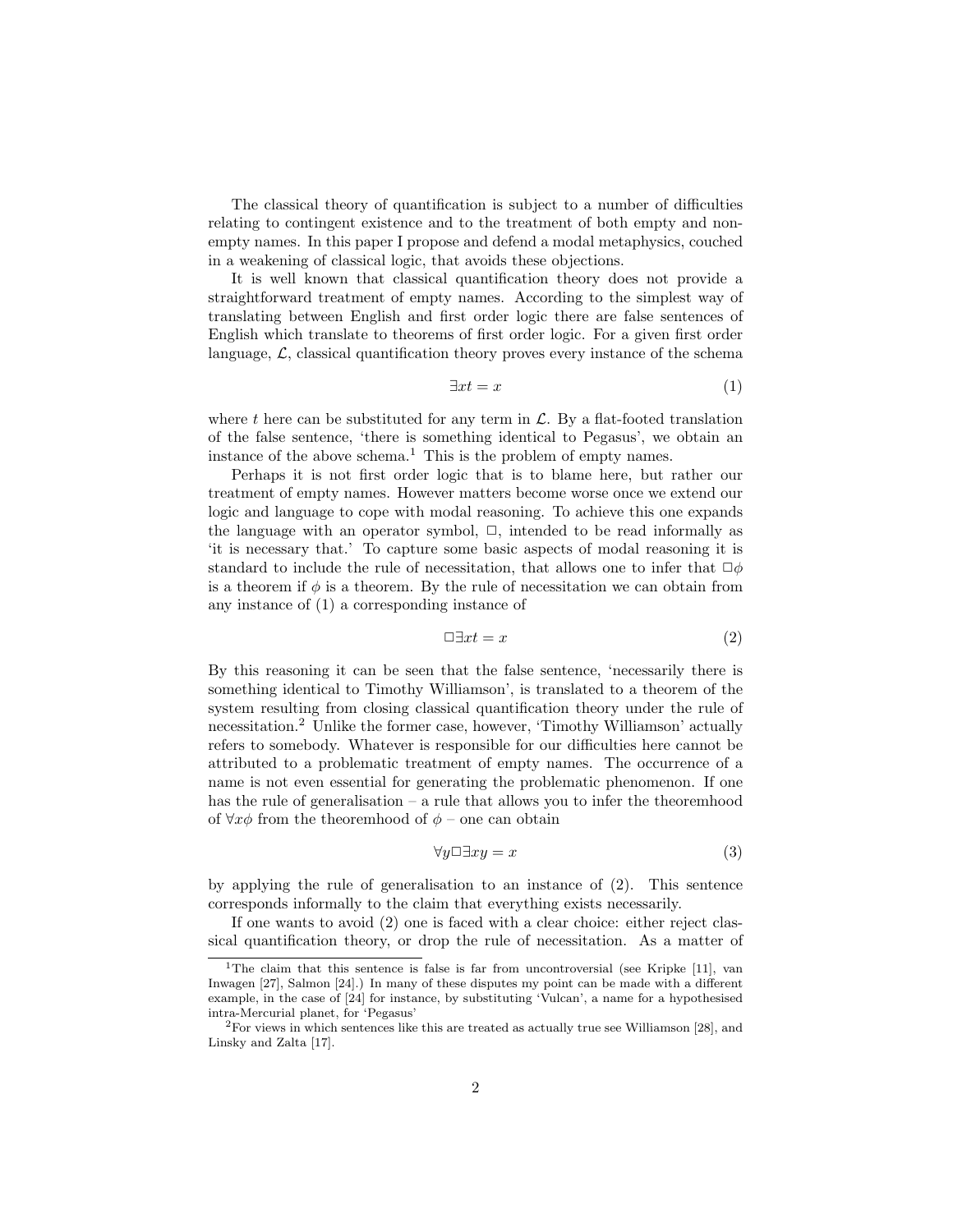sociological fact, starting with Kripke's 1963 paper [10], modal logicians have blamed the derivability of (2) on first order logic and not the rule of necessitation.<sup>3</sup> The standard alternatives to the quantified modal logic based on classical quantification theory are based on logics that fall under the umbrella term 'free logics.' Thus we have some excellent reasons to want to weaken classical logic to some kind of free logic.

However, the philosophical foundations of free logic are not as solid as one would like. On the one hand there is no consensus about how a semantics should be given for a first order language containing empty names. It is generally thought that the standard model theories for this logic (such as the Meinongian and supervaluational theories - see [16]) cannot provide a semantics, as a special case, without having to illegitimately quantify over objects which, by the free semanticists own lights, do not exist.

In this paper a philosophical basis for the free logical approach to terms is given. I provide some linguistic evidence for a 'positive' free logic in which some atomic sentences involving non-referring terms are true. According to this view, there are a number of properties which Pegasus can have which do not force him to exist – being a mythical horse-god, being worshipped by the ancient Greeks, being believed to have wings, and so on. I argue that being referred to by the name 'Pegasus' is one of these properties and provide a causal account of reference which vindicates this. The use of positive free logic allows us to develop, in a free metalogic, an essentially Tarskian semantics for a language containing empty names. This semantics relies on non-denoting terms having a non-trivial semantic profile.

In §1 and §2 I outline and argue for a positive free logic. In §3 I defend the view that for every meaningful non-denoting term there could have been something to which that term actually refers. It is then shown how, in virtue of having non-trivial referential properties, meaningful empty names can contribute to the truth conditions of atomic sentences involving them. In §4 a semantics is given for positive free logic which does not involve quantifying over non-existent objects. It is crucial to this account that, unlike previously proposed semantics for free logic, the logic of the metalanguage is also free.

# 1 A weaker logic

Classical quantificational theory, construed so as to include identity axioms, contains every instance of (1) as a theorem. It can easily be verified that a derivation of (1) makes use of the classical axiom of universal instantiation:  $\forall x \phi \rightarrow \phi[t/x]$  where t is free for x in  $\phi$ . This is in fact the only culprit if one

<sup>&</sup>lt;sup>3</sup>It is sometimes claimed that Kripke's response to this issue is to relinquish the rule of necessitation (for an example of this claim see [8].) However this description of his solution is, I think, highly contentious. Indeed, Kripke asserts (p69), and it is easily verified, that the unrestricted rule of necessitation is a derived rule in his system. In particular one does not need to restrict the rule of necessitation to closed formulae (as claimed in [8]) since there are no open theorems. On the other hand Kripke's system is a free logic since it does not contain universal instantiation.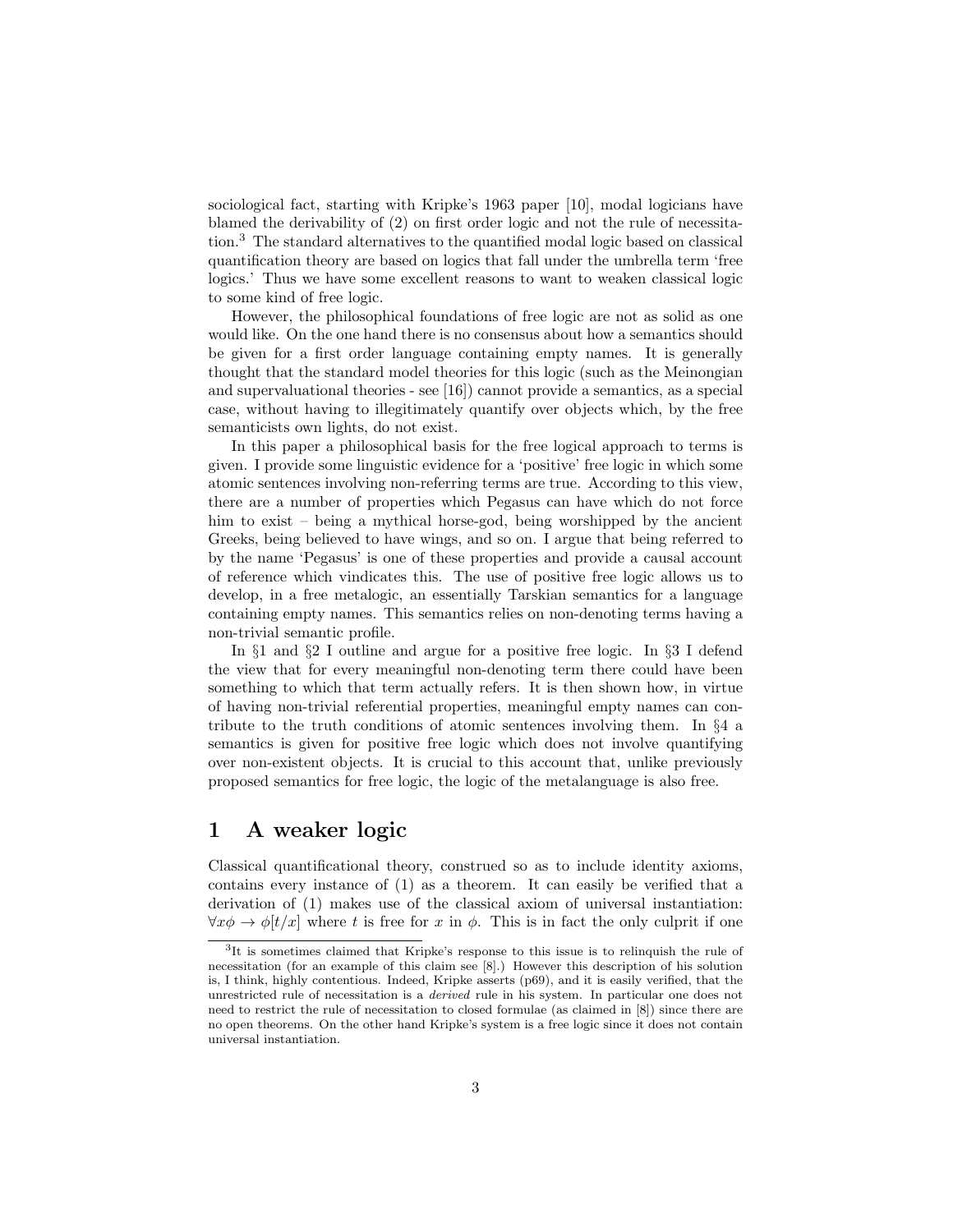wants to keep classical propositional logic, the principle of self-identity, and the standard equivalence between the universal and existential quantifiers.

In 1963 two papers appeared, one by Saul Kripke and one by Karel Lambert, that suggested weakening the axiom of universal instantiation to  $\forall y (\forall x \phi \rightarrow$  $\phi(y/x)$ .<sup>4</sup> Kripke was mainly interested with the issue of contingent existence in modal logic whereas Lambert was concerned with the treatment of non-denoting singular terms, however it is arguable that both these issues stem from the same underlying problem. At any rate, it is extremely natural to wonder what happens if the axiom of universal instantiation is replaced by its weakening in an axiomatisation of classical first order logic with identity. Taking a standard axiomatisation of classical logic the result is the following system, where t and s can be substituted for arbitrary terms

A1 Any substitution instance of a propositional tautology.

A2  $\forall y (\forall x \phi \rightarrow \phi[y/x])$ 

A3 
$$
\forall x(\phi \to \psi) \to (\forall x\phi \to \forall x\psi)
$$
.

- I1  $t=t$
- I2  $t = s \rightarrow (\phi \rightarrow \phi[t/s])$ .

MP From  $\phi$  and  $(\phi \rightarrow \psi)$  infer  $\psi$ .

GEN From  $(\phi \to \psi)$  infer  $(\phi \to \forall x \psi)$  if x is not free in  $\phi$ .

The rule GEN is sometimes called the Ackermann-Hilbert rule of generalisation. In some presentations of classical logic GEN is replaced with the simpler rule GEN2 – from  $\phi$  infer  $\forall x \phi$  – and an extra axiom for dealing with vacuous quantification –  $\phi \rightarrow \forall x \phi$  where x is not free in  $\phi$ . Substituting universal instantiation for (A2) in these variations will also result in an equivalent variation of free logic. We define what it means for a set of sentences,  $\Gamma$ , to prove  $\phi$ , written  $\Gamma \vdash \phi$ , in the normal way (see Bridges [3] p41-42.)<sup>5</sup> In the classical variant one can prove the formula  $\exists xx = x$  from (I1) and and the principle of universal instantiation, whereas in the above system it is no longer a theorem. On the face of it this is a benefit of the proposed system, since the sentence  $\exists xx = x$ corresponds to the claim that there is at least one thing, and this claim does not appear to have the status of a logical truth. However one could retain this classical aspect by extending the system with the principle  $\forall x \phi \rightarrow \exists x \phi$ , allowing us to prove  $\exists xx = x$  without running the risk of reinstating theorems like (1).

<sup>&</sup>lt;sup>4</sup>Note that this is a strict weakening: in classical logic  $\forall y (\forall x \phi \rightarrow \phi[y/x])$  entails universal instantiation,  $\forall x \phi \rightarrow \phi[t/x]$ . However that argument is itself an instance of universal instantiation, and cannot be carried out in the weakened system.

<sup>&</sup>lt;sup>5</sup>One thing to note about Bridge's definition of  $\vdash$  is that the application of (GEN) from a non-empty premise set is restricted. See Bridges [3] p42. Some presentations prefer not to restrict (GEN) and have instead a restricted soundness proof that applies only to closed formulae (see, for example, Mendelson [18] p69-70.) These complications are inherited from classical logic and need not worry us here.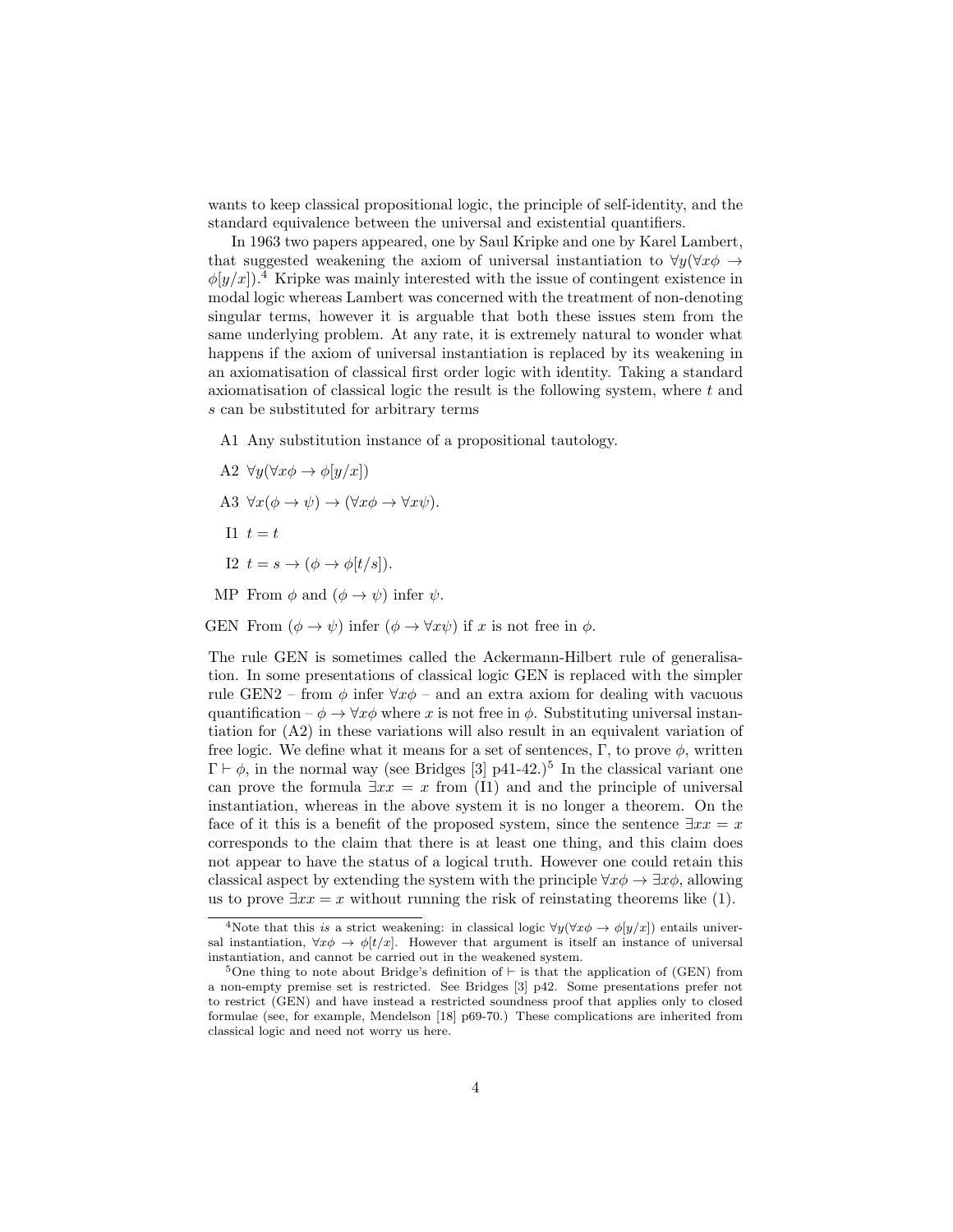The system described above is essentially that given by Lambert in [14], although I have presented it in terms of axiom schemas instead of with axioms and a rule of substitution (for reasons that will become clear in a moment.) The system is not conservative over its identity free fragment (see Fine [6]) so it is essential to keep the identity axioms. With that caveat, the system is as simple as classical logic.

A model theory that characterises these axioms can be given. A Meinongian model<sup>6</sup> is simply a pair  $\langle D, I \rangle$  where:

- $D$  is a set and  $I$  is a function on the non-logical vocabulary.
- $I(P_i^n)$  is a set of *n*-tuples for each *n*-ary predicate letter.
- $I(c_i)$  is an object for each constant symbol  $c_i$ .

A variable assignment is a function whose domain is the set of variables. Truth in a model is defined in exactly the same way as it would be for a first order model with the exception of the clause for the universal quantifier. Here one says that a quantified formula,  $\forall x \phi$ , is true with respect to an assignment v iff it is true with respect to every x-variant of v which assigns x a member of  $D$ . a restriction that is redundant in the classical model theory where assignments are defined as having codomain D. We say that  $\Gamma \models \phi$  iff any model and assignment which makes every member of  $\Gamma$  true makes  $\phi$  true. The system described above is sound and complete with respect to this model theory in the sense that  $\Gamma \models \phi$  if and only if  $\Gamma \vdash \phi$ <sup>7</sup>.

Note that if this had been a definition of a standard model for first order logic the only difference would have been that  $I(P_i^n)$  would be a set of *n*-tuples from the domain D, that  $I(c_i)$  would be a member of D, and so on and so forth. Standard models are thus a special case of Meinongian models, which in turn means that the set of logical truths of free logic is a subset of the logical truths over standard models. Free logic is just a weakening of standard quantificational logic, and Meinongian model theory is just a generalisation of standard model theory.

Notice also the similarity between our models and Kripke's variable domain semantics for quantified modal logic [10]. Relative to a world a Kripke model

<sup>&</sup>lt;sup>6</sup>I have modified the standard definition of a Meinongian model (see [13]) in some inconsequential ways however I shall continue to use the standard terminology.

<sup>7</sup> I have not seen this result explicitly proved for Lambert's original system, only for slightly less natural systems either without any well formed open formulae or ad hoc restrictions on modus ponens ([19], [16].) It is these presentations of Lambert's system that could be responsible for the impression that free logic is not a natural system. At any rate, Lambert's original 1963 system is quite natural and is not subject to any of these restrictions. It's soundness and completeness is a consequence of an observation due to Church [4]. Proof sketch: Let  $\mathcal L$  be a first order language and  $\mathcal L^+$  be the language augmented with a single unary predicate P. One can translate every formula of  $\mathcal L$  into  $\mathcal L^+$  by the mapping  $Ft_1 \dots t_n^* \mapsto$  $F t_1 \dots t_n$ ,  $(\phi \wedge \psi)^* \mapsto (\phi^* \wedge \psi^*)$ ,  $(\neg \phi)^* \mapsto \neg \phi^*$  and  $(\forall x \phi)^* \mapsto \forall x (Px \rightarrow \phi^*)$ . Church's observation was that Lambert's logic proves  $\phi$  from  $\Gamma$  iff classical logic proves  $\phi^*$  from  $\Gamma^*$ . One can then infer the soundness and completeness of free logic with respect to Meinongian models from the soundness and completeness of classical logic with respect to classical models by taking the extension of  $P$  in a classical model to be the domain of a Meinongian model.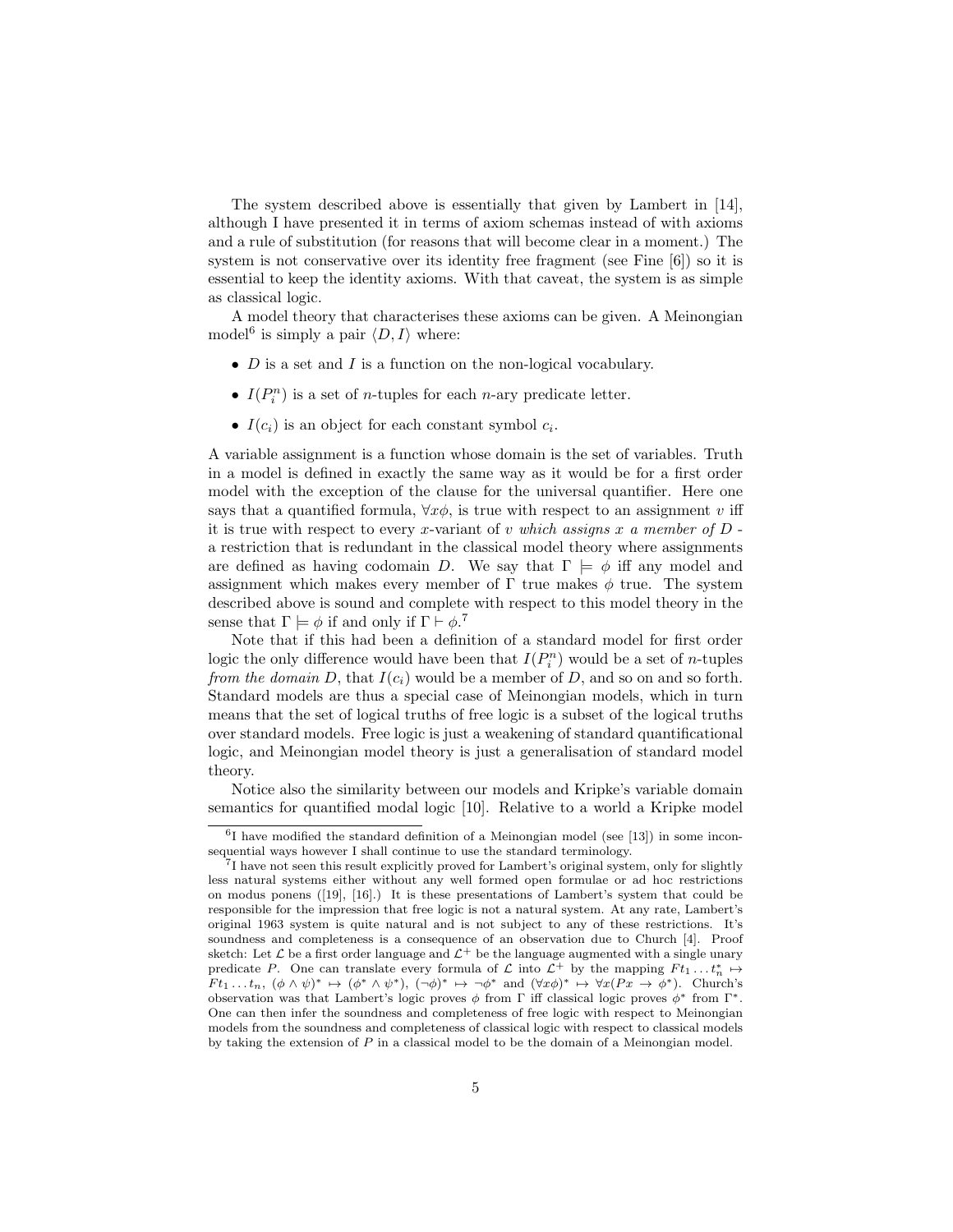always determines a model of extensional first order logic. However, the kind of model it determines is not a standard first order model but a Meinongian model of the type above. That is to say, the extension of a predicate relative to a world need not in general be a subset of the domain relative to that world, and the value of a term at a world need not necessarily belong to that world. Free logic, rather than standard quantificational theory, is the natural companion to quantified modal logic. Indeed I take this to be a powerful response to Williamson's argument [28] that the Barcan formula and its converse are unavoidable since there are no clean axiomatisations of first order logic and propositional modal logic which fail to prove them when combined.

As we shall see later, it will be convenient also to have function symbols, in addition to relation symbols, in our language. The semantic clause for unary function symbols is as follows:

•  $I(f_i)$  is a unary function whose domain contains the union of (i) D and (ii) the range of  $I(f_i)$  for every j.

The procedure for computing the values of terms containing function symbols is completely familiar from standard model theory. We may accordingly revise our treatment of variable assignments so that they range into the extended domain defined by (i) and (ii).

### 2 Positive and negative free logic

Within free logic there are three positions concerning how one treats atomic sentences containing non-denoting singular terms and three analogous positions on evaluating variables in quantified modal logic. Negative semantics treats all atomic sentences involving empty names as false, neutral semantics treats all atomic sentences involving empty names as neither true nor false, and positive semantics treats at least some atomic sentences involving empty names as true. (Note, however, that some negative and neutral semanticists allow for true identity statements.) In the literature on modal logic the distinction between negative and positive semantics corresponds roughly to the distinction between serious and non-serious actualism (see [20], [1], [25].) Prior's modal logic Q could be thought of as corresponding to the neutral position. The slogan behind negative and neutral semantics is that all properties are existence entailing. For a one-place predicate,  $F$ , we can state what this amounts to with the formula  $\Box \forall x \Box (Fx \rightarrow \exists yx = y)$ . Similar formulations can be made for many place predicates.

The Meinongian models of the previous section can be restricted to be in line with negative free logic by stipulating that the extension of a unary predicate is always a subset of the domain; and by analogous stipulations for many place predicates. This restriction is not logically idle. A negative semanticist would endorse instances of the schema

$$
\phi \to \exists x t = x \text{ whenever } \phi \text{ is atomic and contains } t \text{ free.}
$$
\n(4)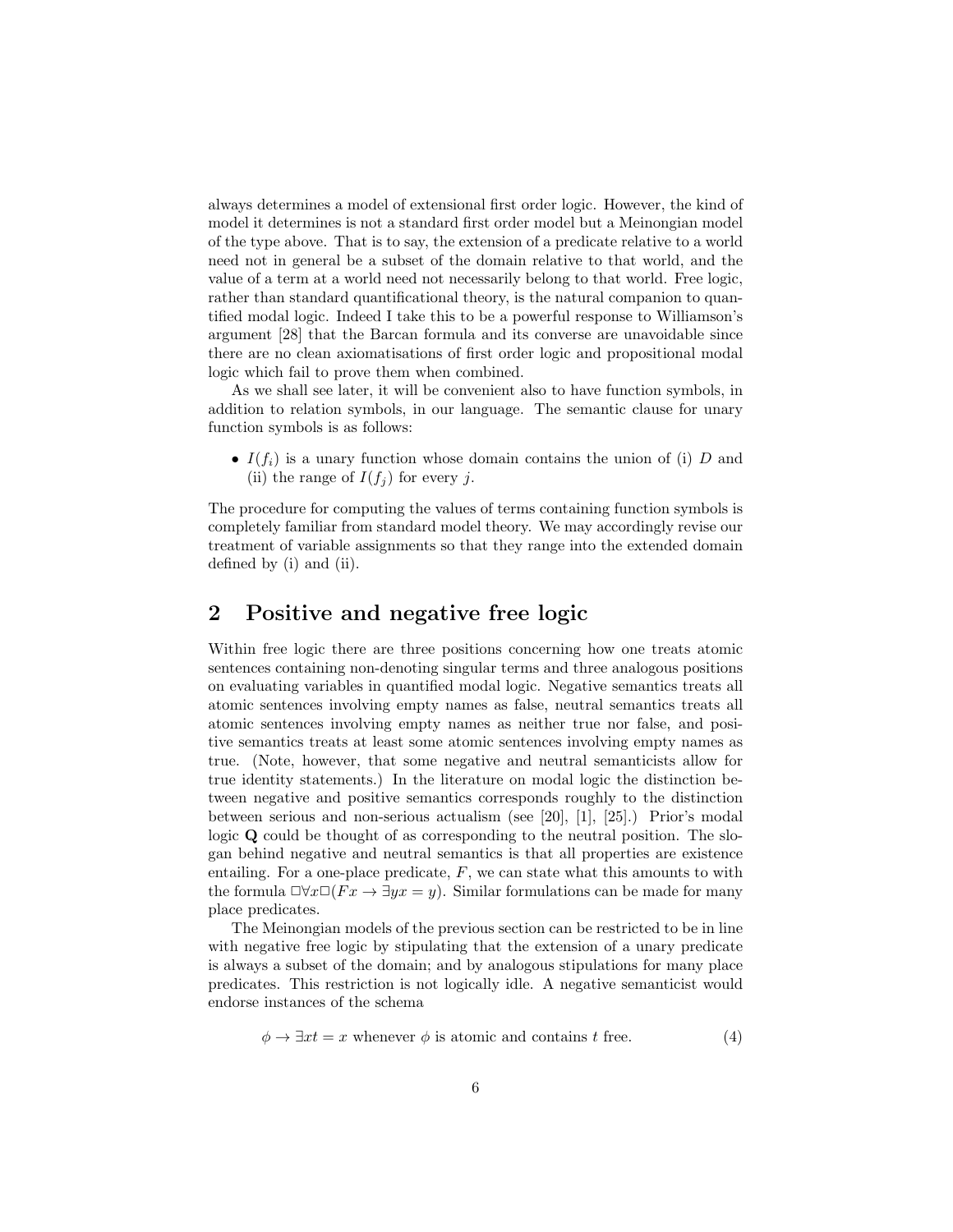which cannot be derived from Lambert's system. Systems for negative free logic are usually less well behaved. Among other things, they cannot be closed under the rule of substitution which guarantees that one will always get a theorem by substituting atomic formulae for complex formulae within a theorem. They also form a weak basis for a quantified modal logic. For example, Stalnaker shows that the combination a negative free logic with a propositional normal modal logic will fail to be complete with respect to the class of variable domain Kripke models (see [25].)

More importantly, it is not clear that negative free logic suffices to capture the way we ordinarily speak. I will now consider some examples which seem to me to present problems for the general spirit of negative semantics. Some of the examples are explicit cases of true atomic sentences involving empty names, others are not. My objective at this point is not so much to settle the debate about whether atomic sentences have a special status or not, although I'm inclined to think not, but rather to present convincing cases that show empty names can make an interesting semantic contribution to a sentence. Perhaps someone calling themselves a negative semanticist could find a way to accommodate these examples. This is good enough, for then she would have the resources to accommodate what I say in the rest of the paper.

Intensional transitive verbs. Suppose you are faced with a pile of Lego bricks, and detailed instructions on how to build a model castle out of them. You are then asked to draw the castle that would be constructed out of those bricks if the instructions had been followed correctly. If your drawing is good enough, it seems very natural to say that had the instructions been followed and the castle been made, the picture you actually drew is of that very castle. Thus we could say

There could have been something which you actually drew but actually does not exist. (5)

Which is an instance of the formula  $\Diamond \exists x (\mathbb{Q} F x \land \mathbb{Q} \neg \exists y x = y)$  which the negative logician rejects.

This example worked because 'x drew  $y'$  is not existence entailing in its right argument; one can draw Zeus without there having been anything you've drawn. This property is common to other intensional transitive verbs, including verbs like 'imagine', 'look for', 'want', 'fear', (see [7] for a more comprehensive list.) With small modifications one could construct similar examples where, although there in fact are no model castles I'm imagining (looking for, wanting, fearing) there could have been a castle which I am actually imagining, (looking for, wanting, fearing.) The point extends to the case of non-denoting names as well.

| Botticelli drew Venus              |  |
|------------------------------------|--|
| The ancient Greeks worshipped Zeus |  |

The negative free logician will want to deny that the ancient Greeks worshipped Zeus, or that Botticelli painted Venus on the grounds that neither Zeus nor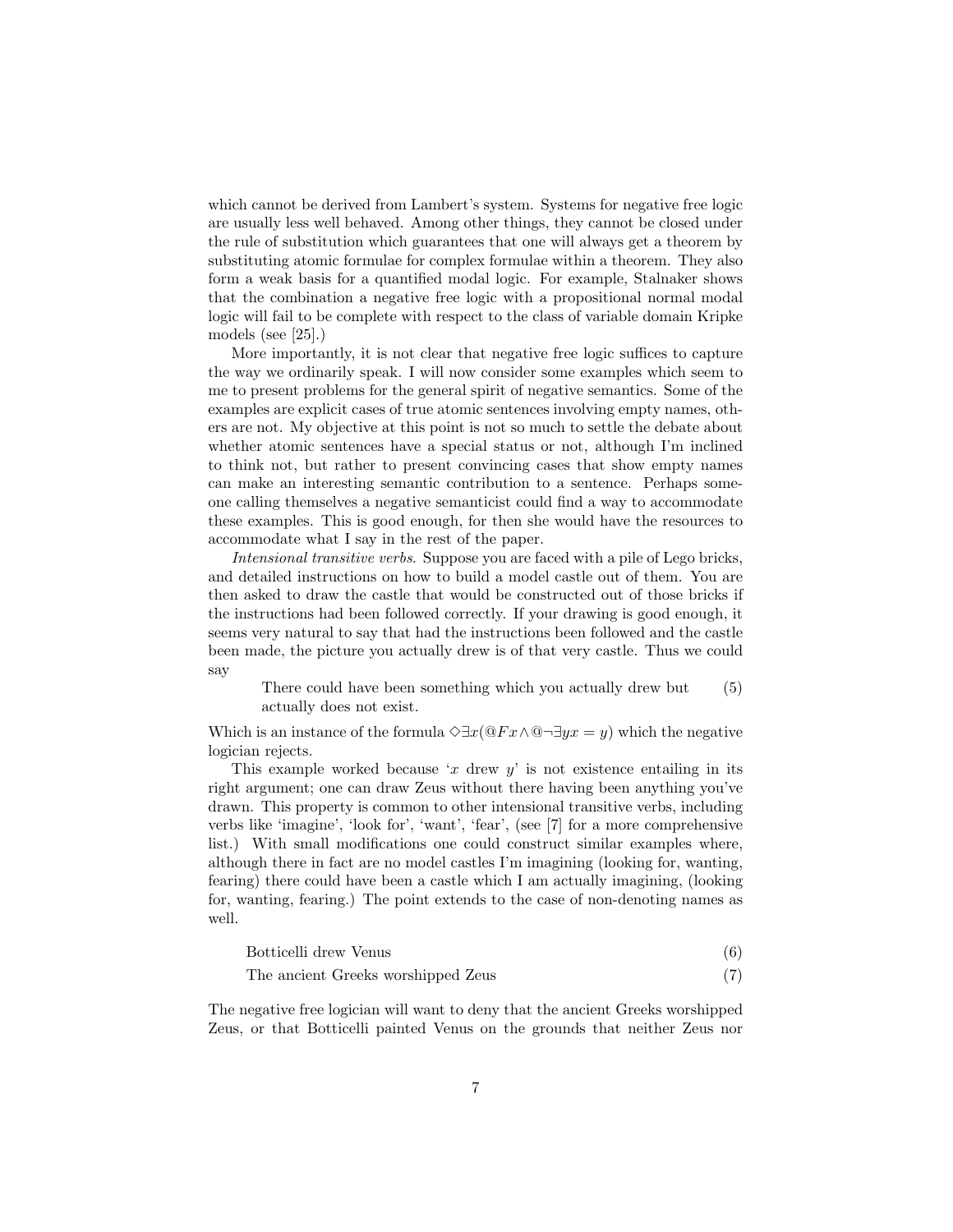Venus exist. However, on the face of it these claims are unobjectionable and perfectly compatible with the non-existence of Zeus and Venus.

Propositional attitudes. True propositional attitudes reports can involve empty terms. For example I might mistakenly believe that Sherlock Holmes is a detective living in 221B Baker Street, or I might doubt that Pegasus has wings. Although these are not strictly atomic sentences once doxastic attitudes have been included in the language, the problem for negative semantics is that it demonstrates that empty names have non-trivial semantic properties. For example, if I were under the impression that Conan Doyle's stories were accounts of real people then I might believe that Holmes is a detective without believing that Watson is a detective. To account for the difference in truth value between these belief reports there must be some semantic difference between the names 'Holmes' and 'Watson'; something hard to accommodate in the spirit of negative semantics.

It is possible to construct examples using only bound variables instead of names. Consider the following scenario.<sup>8</sup> An hour before the stabbing the prime suspect, Jones, obtained a knife handle and a blade. The chief investigator comes to believe that Jones stabbed the victim with a knife constructed from the handle and blade. Unfortunately the chief investigator is mistaken: the knife handle and blade were destroyed before they could be put together - there never was nor will be a knife made of that handle and that blade. Nonetheless, it seems extremely natural to say that had the blade and handle been put together there would have been a knife and it would have been the very knife the chief investigator in fact believed to be the murder weapon. Thus we can say

There could have been a knife which the chief investigator actually believed to be the murder weapon but which doesn't actually exist. (8)

As before, this translates to an instance of the formula  $\Diamond \exists x (\mathbb{Q} F x \land \mathbb{Q} \neg \exists y x = y)$ which the negative logician cannot accommodate.

Counterfactual and fictional properties. Had Conan Doyle's stories been true, Sherlock Holmes would have existed and would have been a detective. However it is not the case that, had Doyle's stories been true, Watson would have been a detective. Thus Holmes has a counterfactual property that Watson doesn't. Similarly, according to Doyle's fiction, Holmes is a detective and Watson isn't . There are thus a large class of operators – 'according to the Sherlock Holmes fiction', 'according to Greek mythology', and so on – which are sensitive to semantic differences between empty names like 'Sherlock Holmes', 'Pegasus' and 'Vulcan.'

| According to the Sherlock Holmes fiction, Watson is a doctor |  |  | (9) |
|--------------------------------------------------------------|--|--|-----|
|--------------------------------------------------------------|--|--|-----|

Had Holmes existed he would have been a private detective (10)

Had we been in a Newtonian universe and had Mercury's orbit been as it actually is, there would have been an intra-Mercurial planet: Vulcan. (11)

<sup>8</sup>This is based on an example from Williamson [29].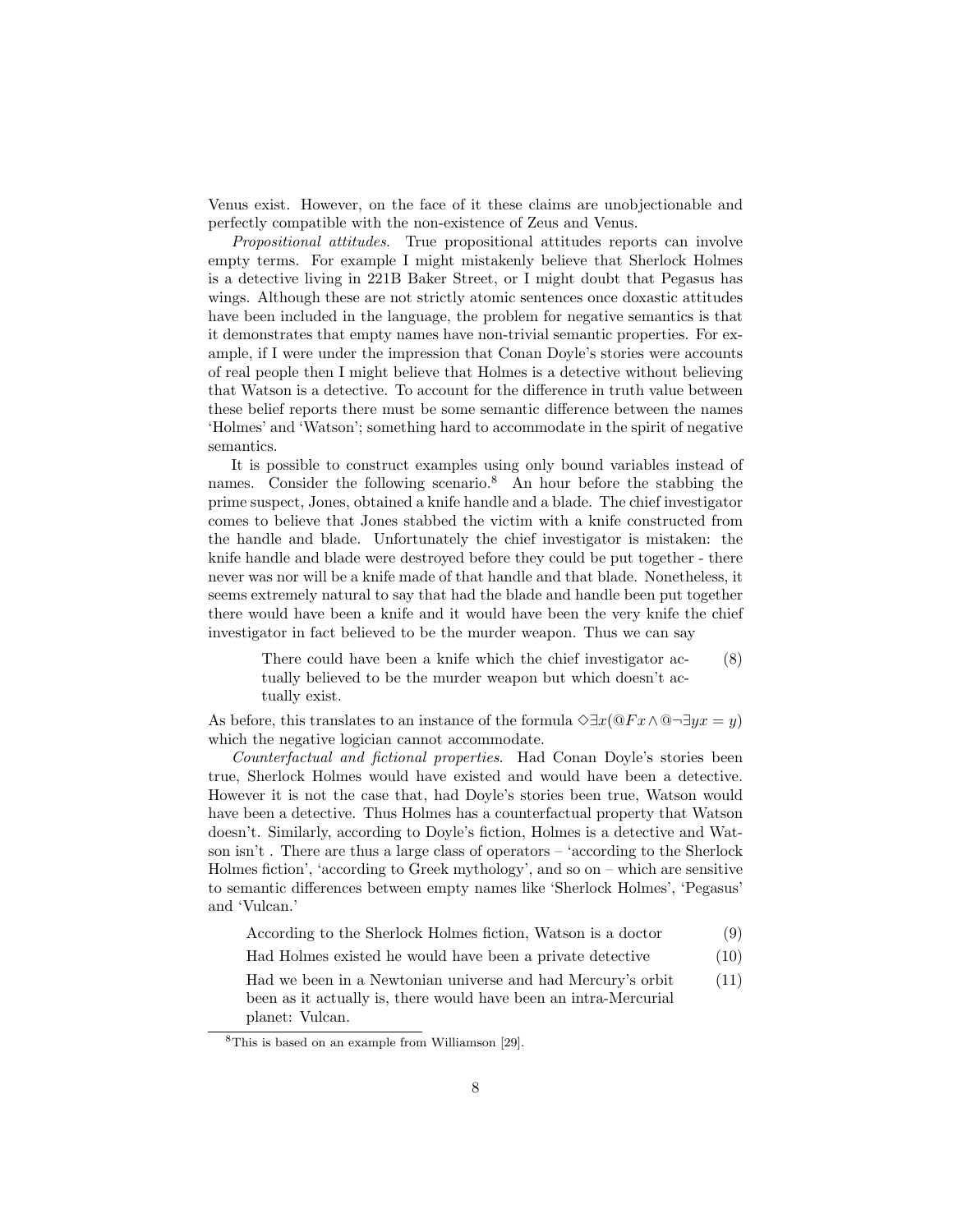As in the previous cases it is possible to formulate quantificational variants of these problems.

Predicate modifiers. It is also worth noting that some predicate modifiers like 'mythological', 'imaginary', 'possible' or 'fictional' can combine to produce a predicate which is not existence entailing.

| Pegasus is a mythological horse-god. | (12) |  |
|--------------------------------------|------|--|
|--------------------------------------|------|--|

Sherlock Holmes is a fictional detective. (13)

This concludes my case against negative semantics. Before moving on, let me address one line of response which purports to concede the truth of the examples presented in this section while retaining the thesis that all properties are existence entailing. A negative free semanticist claims that since Zeus does not exist Zeus has no properties. Thus, in particular, Zeus does not have the property of not existing, or the property of having no properties. This is coherent provided one distinguishes carefully between asserting a complex sentence involving a name,  $\phi(a)$ , and asserting a sentence ascribing a the property of being an x such that  $\phi(x)$ . At a purely technical level it seems like the negative free semanticist already has the resources to accept the examples presented in this section and keep in verbal agreement with the slogan that all properties are existence entailing. For example, a negative free semanticist could also hold the following

| Botticelli painted Venus, although Venus does not have the       | (14) |
|------------------------------------------------------------------|------|
| property of being painted by Botticelli                          |      |
| Jones believes that Sherlock Holmes is a detective, but Sherlock | (15) |
| Holmes does not have the property of being believed by Jones     |      |
| to be a detective                                                |      |
| According to Greek mythology Pegasus is a winged horse, al-      | (16) |

though Pegasus does not have the property of being a winged horse according to Greek mythology

I have no objection to someone using property talk in this way if they wish to. At this point, however, I have been granted enough resources to write the rest of this paper. By replacing the locutions about properties like those appearing in the second conjuncts in the above examples, with locutions not involving properties like those appearing in the first conjuncts it appears that I can appease the kind of negative free logician described here whilst carrying out the aims of this paper.

Accounting for these intuitions will, I think, ultimately require dropping any form of negativaty or neutrality requirement on the semantics. However, once one has bought into a positive free logic of some sort, there are a number of further claims one could make which go beyond the intuitions presented, but which one might have theoretical reasons to adopt. These following examples are not to be taken as part of the argument for rejecting negative semantics but as optional theses which can be upheld once a positive free logic is adopted.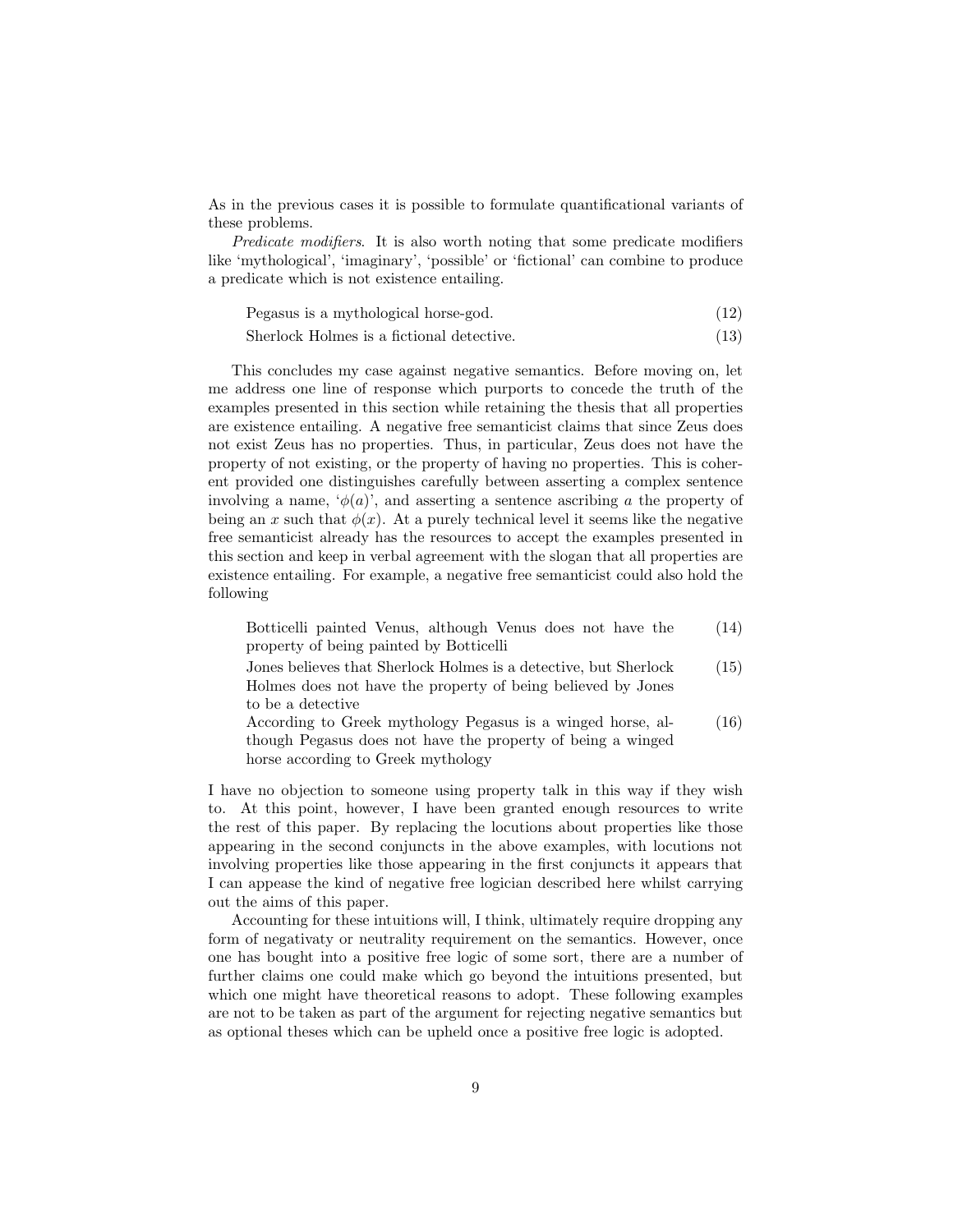Logical relations. In order to keep the simplest logic of identity one typically has  $t = t$  as an axiom schema where t can be any term. In a modal logic this would yield also the schema  $\Box t = t$ . This would involve holding the following claims

| Pegasus is identical to Pegasus |  |
|---------------------------------|--|
|---------------------------------|--|

$$
Necessarily Hesperus is identical to Hesperus
$$
\n
$$
(18)
$$

It should be noted that some negative semanticists accept these sentences.

Essential properties. One might think there are certain kinds of properties such that if one has them at all then one has them necessarily. For example, if someone is a human, then they're necessarily human –  $\Box \forall x \Box (Hx \rightarrow \Box Hx)$ . According to the negative semanticist, however, there is a way I could have failed to be human – by failing to exist. A positive free logician needn't make this concession; humans are human at every world, whether they exist there or not.

Let me highlight a feature of this proposal. Presumably the line of reasoning would extend to natural kind terms which aren't actually instantiated. For example, perhaps being a unicorn is had necessarily if had at all -  $\Box \forall x \Box (Ux \rightarrow$  $\Box Ux$ ). Now, if one assumes that there could have been a unicorn,  $\diamond \exists xUx$  and the principles of S5 (although KTB would suffice) one can prove that there could have been actual unicorns:  $\Diamond \exists x \mathbb{Q}Ux$ . Although I think that this is no cause for alarm – there aren't any actual unicorns, it's only that there might have been – I will not need this thesis in what follows so I shall put this issue to one side for the time being.

### 3 The meaning of an empty name

There is a well known objection to the Meinongian model theory outlined in section §1. If true sentences like 'there is nothing identical to Pegasus' show anything at all, they show that the classical principle  $\exists x t = x$  does not merely fail to be logically true, but has actual false instances. However, the counterexamples to  $\exists x t = x$  in the model theory involve assigning a referent to t that is not in the domain of the model. Since we must assign some object to  $t$ , we are committed in the metalanguage to there being something  $t$  refers to. The quantifiers of the metalanguage in this case range wider than those of the object language.

From this we could infer that the Meinongian models, while perhaps sufficient for characterising the valid inferences, are not suitable for doing semantics. An argument for this might run as follows. Since Pegasus doesn't exist, the sentence 'Pegasus does not exist' must be true according to the intended model. But if the intended model is of the Meinongian sort described, then there is some object, the object the model assigns to 'Pegasus', which does not belong to the domain of the model. Thus the model in question can't be the intended model since it fails to accurately capture the actual range of our quantifiers.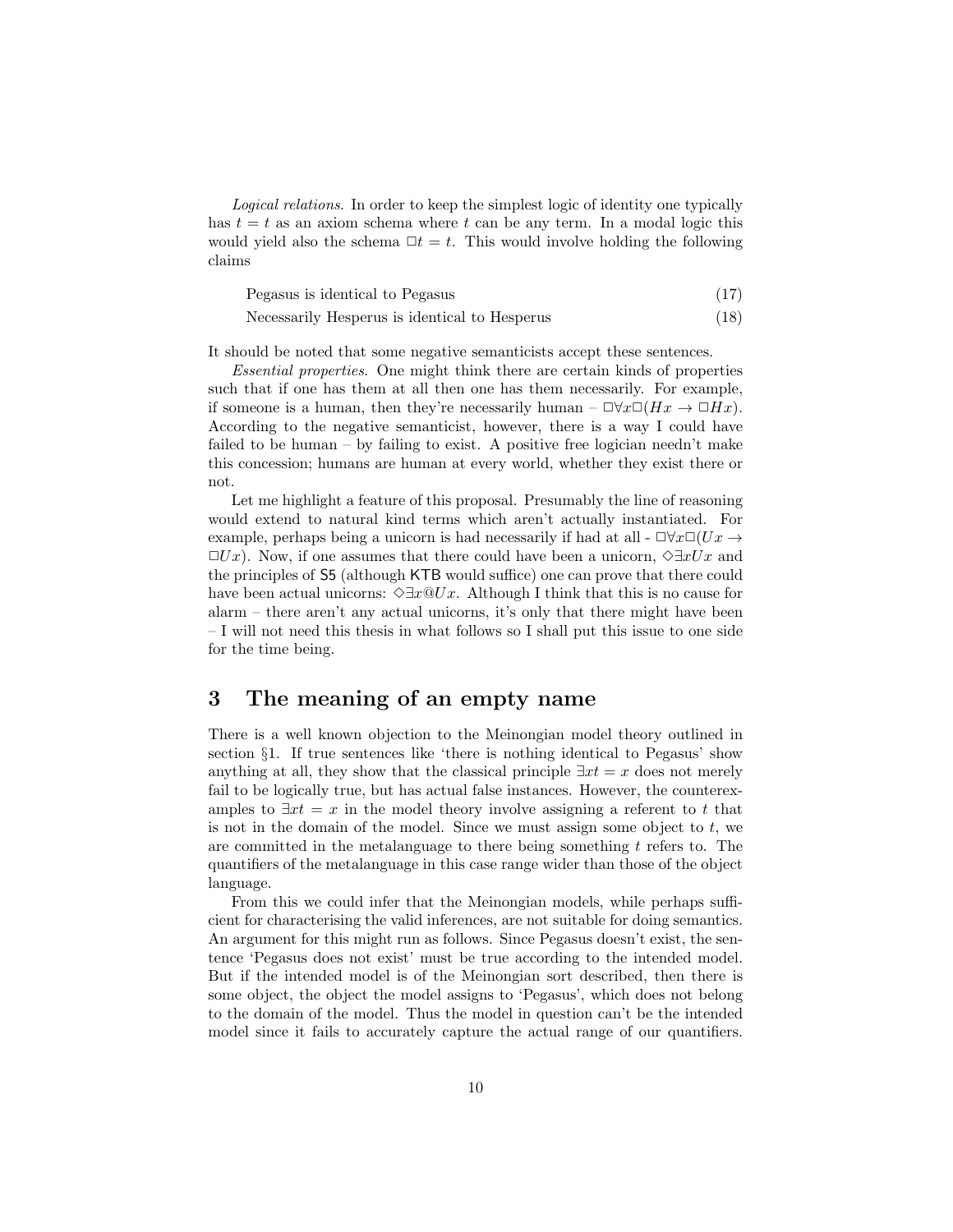Alternatives to the Meinongian models have been proposed. Supervaluational semantics have been developed, however these have similar commitments to the Meinongian model theory (see the articles by Bencivenga and van Fraassen in [13].) More recently Antonelli, [2], has provided a model theory for positive free logic which does better in many of the respects mentioned here. While I am optimistic that one could find a model within Antonelli's framework which extensionally characterised truth in some formalised fragment of English, in my view his account does not give an adequate account of semantics at the subsentential level.<sup>9</sup>

Unfortunately it is hard to see how a better semantics could be given. The fundamental problem is in specifying the truth conditions of atomic sentences. Bencivenga puts the problem as follows: 'an atomic sentence is true if it corresponds to a fact [...] but an atomic sentence containing an empty name cannot correspond to any fact; hence it is false' [13]. I shall interpret 'fact' here to mean a true proposition. Since an atomic sentence containing an empty name cannot correspond to any fact all such sentences must fail to be true. There seems to be two main responses to this thought. One is to treat atomic sentences involving empty names as false or truth valueless. The other is to deny that the putative examples really involve non-denoting names by allowing them to refer to possibilia, abstract objects, or some other special entity. The former approach is problematic for the reasons discussed in the previous section, and the latter approach has a highly inflated ontology.

The semantics I shall develop here is based on a rejection of Bencivenga's premise that no sentence containing an empty name can correspond to a fact. I agree with some instances of this premise. On the one hand it seems obvious that 'John is taking the train to London' cannot correspond to a true proposition if 'John' does not refer to anything. On the other hand it is a fact, or so I claim, that the ancient Greeks worshipped Zeus, and this very fact can provide the truth conditions for the English sentence 'the ancient Greeks worshipped Zeus' even though this sentence contains a non-denoting singular term. The thought that an atomic sentence containing an empty name cannot correspond to a fact, or true proposition, is plausible only in a restricted class of cases where the predicate is existence entailing. The motivation for the fully general premise seems to rely on (a) an inflationary notion of fact in which Zeus must be a constituent of the fact that Zeus was worshipped by the ancient Greeks, and (b) that being a constituent of the fact that Zeus was worshipped by the ancient Greeks is existence entailing, which in this case amounts to saying that if Zeus is a constituent of the aforementioned fact, then Zeus must exist. As far as I can see, neither (a) nor (b) is sacrosanct.

<sup>&</sup>lt;sup>9</sup>In particular, the treatment of empty terms is language dependent in a philosophically objectionable way. Essentially, the role of a non-denoting term is uniquely determined by a function from predicates of the language to the set  $\{+,-\}$ , whose value depends on whether the predicate truly applies to the term. If one is willing to consider models built out of the syntax one can always construct from the set of true sentences a term model. This shares with Antonelli's approach an adequate account of truth, but would fail at the subsentential level since a term would refer to an equivalence class of terms. The approach in question is, of course, unobjectionable taken as a formal characterisation of logical consequence.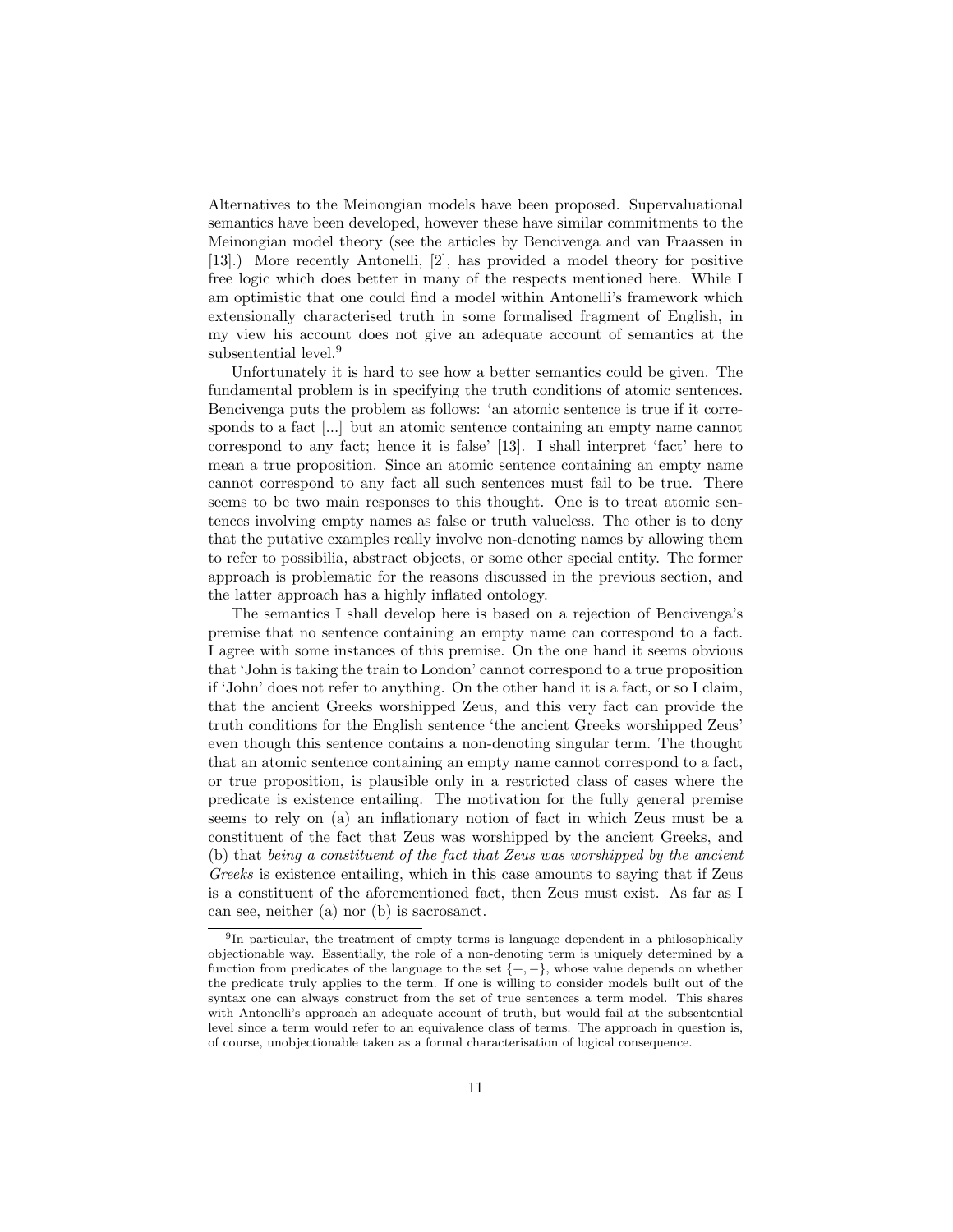Perhaps a more compelling argument can be given for the conclusion that a positive semantics will fail at the subsentential level. The argument might go as follows: the truth value of a sentence of the form 'a is  $F'$  is determined partly by the referential properties of the name 'a'. If 'a' is an empty name it has no interesting referential properties, so any pair of sentences of the form 'a is  $F'$ and ' $a$  is  $G'$  must have the same truth status, whether that be truth, falsity or neither truth nor falsity.

In this section I will be rebutting this argument by showing that empty names do in fact have interesting referential properties. This will involve two theses. Firstly, that 'refers' does not fall under the category of existence entailing verbs, and is closer in kind to intentional verbs such as 'imagines', 'draws' and 'thinks about' which were discussed in section §2. Secondly, I will argue that for meaningful empty names,  $a'$ , there could have been something which  $a'$ actually refers to - a claim which can be formalised as  $\Diamond \exists x (\mathbb{Q}^{\iota}a)$  refers to x).<sup>10</sup> If 'Pegasus' actually refers to Pegasus the second thesis entails that Pegasus might have existed. This claim allows us to explain how sentences involving the name 'Pegasus' can have interesting truth conditions by appealing to the modal properties of Pegasus.

One might think this project is somehow incoherent. On the one hand we wish to assert the following

'Pegasus' refers to Pegasus. (19)

However, since 'Pegasus' presumably doesn't refer to anything other than Pegasus, and Pegasus doesn't exist, we also have to say the seemingly incompatible

$$
"Pegasus" doesn't refer to anything. \t(20)
$$

The supposed incoherence is easily resolved once one has noted that the incompatibility of (19) and (20) relies essentially on the classical principle of existential generalisation, and that (19) and (20) are consistent in a positive free logic. Just as there are no mythological horse-gods, there are no referents of 'Pegasus'. But that is not to say that Pegasus isn't a mythological horse-god, or that 'Pegasus' does not refer to Pegasus.

Specifying the application conditions for predicates is similar. We wish to say things like the following

| 'mythological horse-god' does not apply to anything since there | (21) |
|-----------------------------------------------------------------|------|
| are no mythological horse-gods.                                 |      |

'is a mythological horse-god' applies to Pegasus. (22)

As before, these sentences are only inconsistent in classical logic. So long as we abide by free logic when reasoning about reference and application we should

 $10I$  qualify the claim to *meaningful* names since it is widely thought that there are at least some referring expressions which deserve a genuinely different treatment. For example, failed demonstratives, or perhaps names introduced by failed demonstratives (see Evans's [5] for more discussion of these cases.)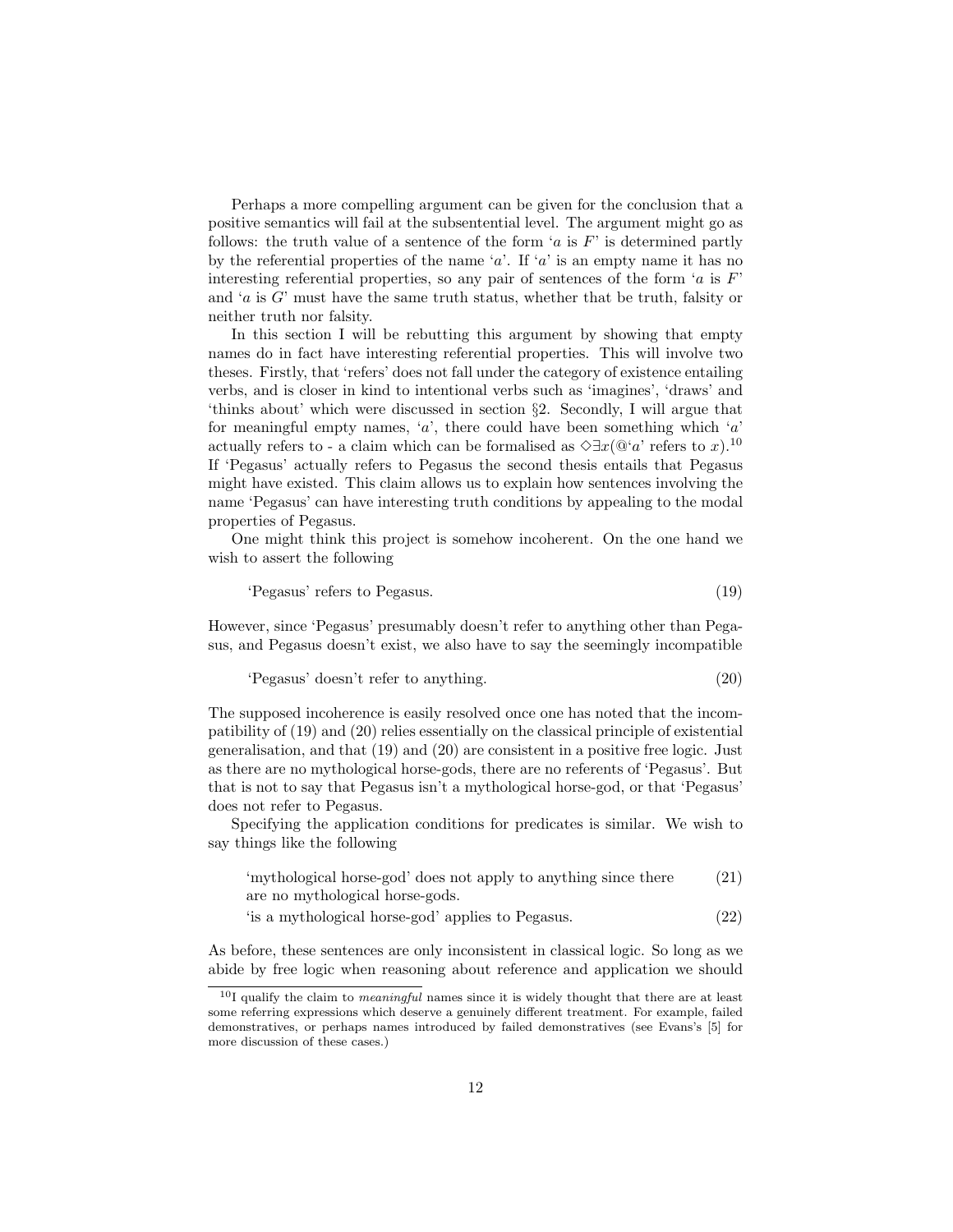not run in to trouble. If there is an incompatibility between (19) and (20) (or between (21) and (22)) it is not a logical incompatibility. An argument for an incompatibility between (19) and (20) would have to establish that 'refers' is among a special class of existence entailing verbs. That is, that 'refers' is closer in kind to verbs like 'walks', 'jumps' and 'drinks' than verbs like 'imagines', 'draws' and 'fears'.

#### 3.1 A suppositional model of baptism

In order to evaluate the possibility that 'referring to' is existence entailing we need to look more closely at the nature of reference.

One response is to adopt a deflationary attitude to questions about reference. The reference relation, according to a deflationist, is completely characterised by sentences like "Pegasus' refers to Pegasus.' Saying that Pegasus stands in reference relations does not require anything particularly substantial of Pegasus, and is quite plausibly not existence entailing either. The role of reference in giving the meaning of a name like 'Pegasus' could perhaps be eliminated in favour of a conceptual role semantics of some sort. However, if we are to give an inflationary referential semantics we must answer what I will call the 'metasemantic question': what features of the way we use the word 'Pegasus' ensure that we refer to Pegasus by it and not, say, to Sherlock Holmes.

To answer the metasemantic question I will adopt a roughly causal account of reference according to which a name's referential properties can be traced via its use back to an initial baptism. For our purposes a baptism could be achieved by a guesture, a definite description or just a network of initial uses of the name which pick out some object. The crucial aspect of this account is that baptisms may take place within the scope of a supposition of some kind. As a simple example consider counterfactual suppositions. The counterfactual model of baptism is a natural way of accounting for names introduced in the course of a mathematical proof. One of Frege's examples of a name from 'On Sense and Reference' is introduced in the course of trying to prove that the lines connecting the corners of a triangle to the midpoints of the opposite sides always intersect at the same point. To prove this you would begin by supposing there was a triangle. Then, you might say something like 'let  $a, b$  and  $c$  be the lines connecting the vertices of the triangle with the midpoints of the opposite sides' before going on to prove that a, b and c all intersect the same point. 'a', 'b' and  $c'$  do not refer to anything, but they can be shown to have interesting properties in the scope of the supposition. Indeed, philosophy itself is littered with names that were introduced through thought experiments in this way. In none of these cases, however, do the baptising descriptions actually denote. A phenomenon similar to baptism occurs with respect to anaphoric pronouns. In such cases a pronoun is introduced into the conversation with its reference fixed by an earlier use of a description, or some other noun phrase. This can even happen when the description was introduced in the consequent of a counterfactual.

If Phil had come, he would have made a dessert. It would have been pie. (23)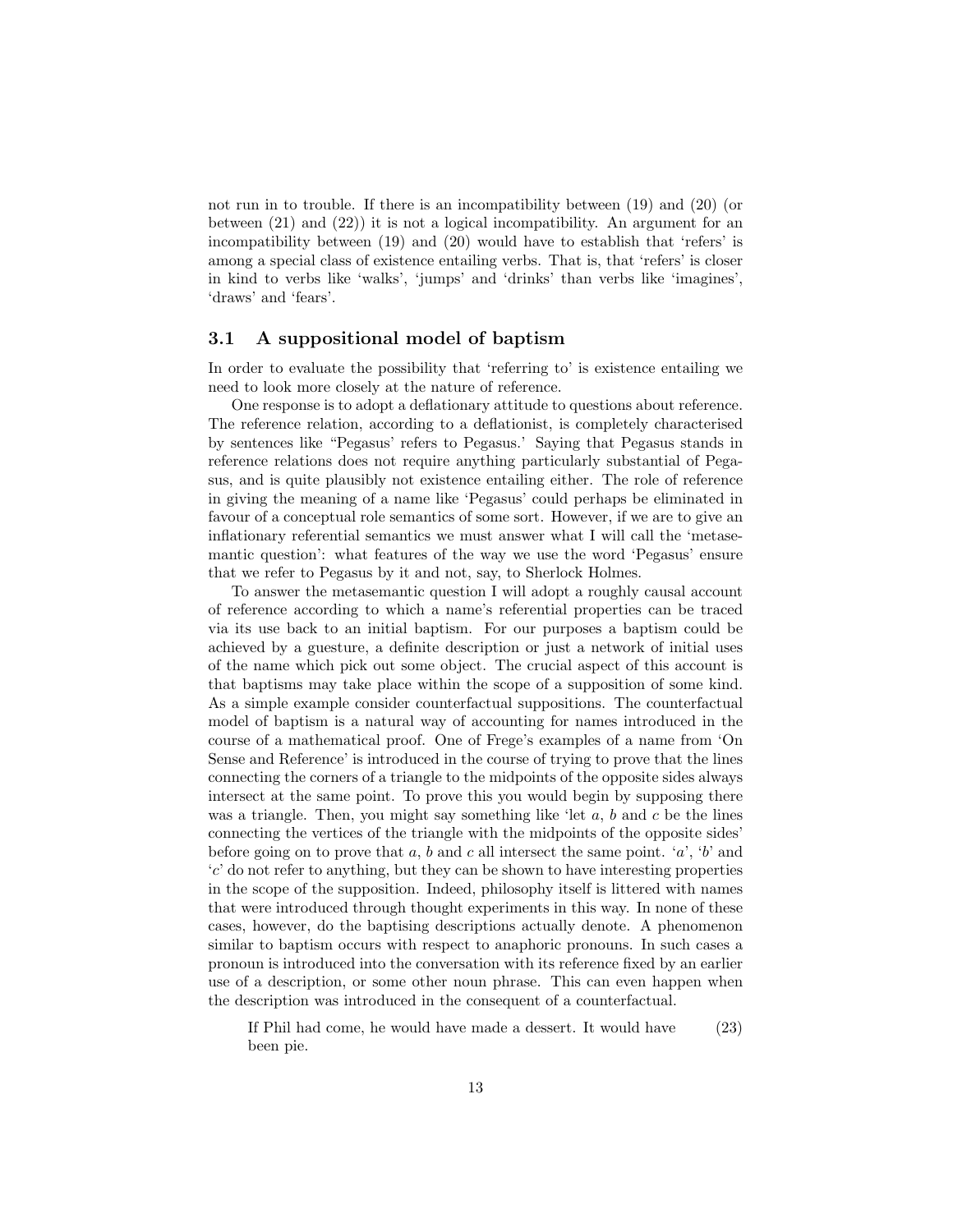The reference of the word 'it' is introduced in the scope of a counterfactual and it is clear that the truth of (23) does not commit one to the existence of any of Phil's pies.

These are examples of speech acts that introduce a term while in the context of a false supposition. My thesis is that this kind of speech act provides a model for baptisms for meaningful empty names quite generally. In some cases the suppositional context might be provided by a widely held false belief. The ancient Greeks may have introduced the name 'Zeus' to denote the ruler of the twelve Olympians and the god of sky and thunder.<sup>11</sup> However the name remained in use even after the supposition that there was any such person was lifted. So it is quite natural to apply something like the counterfactual model of baptism here as well. In other cases a name might be introduced in the scope of a pretense, rather than a supposition, which no-one seriously believes. This seems quite plausible in the case of fictional names like 'Sherlock Holmes.'

Suppose that the name  $\alpha$  was introduced by a description, 'the  $F'$ ', under the supposition p. Suppose also that had p obtained, there would have been exactly one  $F$ . Then we can specify  $a$ 's referential profile by the counterfactual: had p obtained there would have been exactly one  $F$  and the  $F$  would have been such that a actually refers to it. In other words, according to the closest p world there is exactly one  $F$  which a actually refers to. This is the basic idea behind the suppositional model of baptism. The metasemantic question is thus answered as follows: 'Pegasus' refers to Pegasus and not Sherlock Holmes in virtue of the counterfactual properties Pegasus has which Sherlock Holmes doesn't. Furthermore, which counterfactual properties must be satisfied to be referred to by 'Pegasus' is determined by the initial baptismal use of 'Pegasus'. For example, it is Pegasus, and not Sherlock Holmes, who would have been a horse-god had the beliefs of the ancient Greeks been true. As noted in section §2, counterfactual properties like these are not in general existence entailing. Thus according to our analysis of reference one cannot infer that 'Pegasus' refers to something from the fact that 'Pegasus' refers to Pegasus.

It should be noted that I am implicitly in agreement with the Stalnakerian analysis of counterfactuals in which there always is a closest  $p$ -world to the actual world. One cannot therefore assume that there will be a fact of the matter concerning which the closest  $p$ -world is. I shall say more on this in the next section.

### 3.2 Could there have been something 'Pegasus' actually refers to?

Given what has been said so far, one might be tempted to characterise the current view as one in which empty names refer to possibilia. Say that something is a mere possibile if it doesn't exist, but might have done. We can state what it means for x to be a mere possibile with the formula  $\neg \exists yx = y \land \Diamond \exists yx = y$ . What

<sup>11</sup>It should be noted that the causal history of a name like 'Zeus' probably cannot be traced back to any single baptismal speech act, and is more likely linked to a network of uses.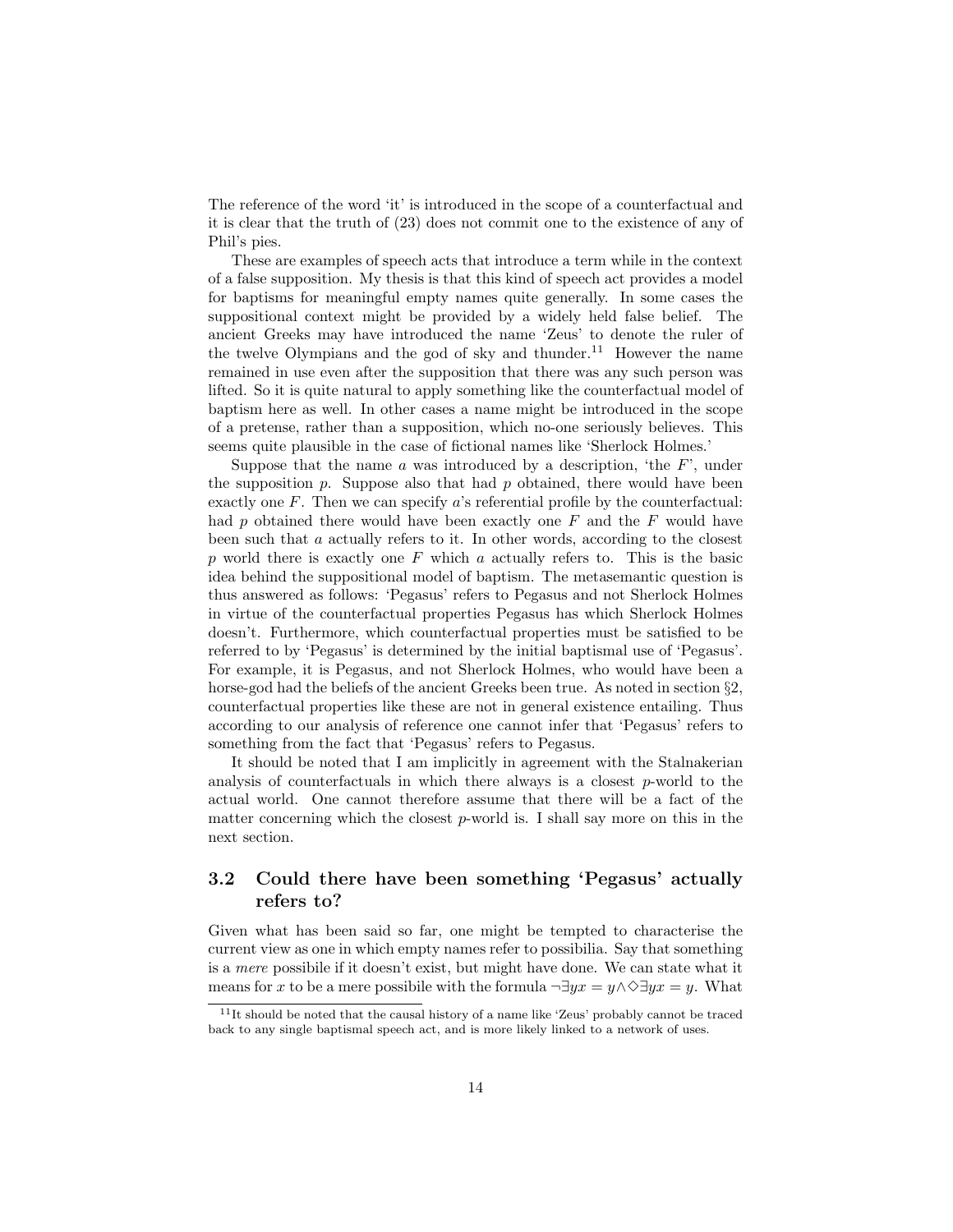is distinctive about empty names is that if they refer to possibilia at all they refer to mere possibilia. However, it is possible to prove that necessarily, there are no mere possibilia. One can prove in positive free logic that  $\forall x \exists y x = y$ . Given the rule of necessitation one can then obtain the claim that necessarily everything is identical to something,  $\Box \forall x \exists yx = y$ , which is incompatible with the possibility that there is something not identical with anything but which is possibly identical to something  $\Diamond \exists x (\neg \exists y x = y \land \Diamond \exists y x = y)$ , i.e., this is incompatible with the possible existence of mere possibilia.

The claim that 'Pegasus' refers to a mere possibile is unequivocally false. 'Pegasus' does not refer to anything at all, and if it did it wouldn't refer to a mere possibile since there are no such things. Nonetheless the present view asserts that there could have been something 'Pegasus' actually refers to. If by 'refers' one simply means 'refers in English as it is actually spoken' this statement can be simplified to the claim that 'Pegasus' might have referred to something. Even with this improved formulation the claim is highly contentious. The primary source of contention originates from an addenda to Kripke's 'Naming and Necessity' lectures [12]. There it is argued that names like 'Pegasus' and 'Sherlock Holmes' couldn't have even possibly referred to anything since the fictional or mythical suppositions under which names like 'Pegasus' are introduced are radically incomplete. For example, Greek mythology leaves it open whether Pegasus has a white hind leg. As a result there are many possible worlds in which events play out according to Greek mythology, and between those worlds many possible winged horses playing the role that Pegasus does according to the Greek myth. Now given that 'Pegasus' refers rigidly, if it refers at all, which thing in which world does 'Pegasus' refer to? What could there possibly be in our use of the word 'Pegasus', the thought goes, that singles out exactly one of these objects over the rest?

If this argument is successful it runs the risk of overgenerating. Given that the name 'Princeton' refers to something, one might reasonably ask what aspect of our use of the name determines which precise geographical region it refers to. Presumably there are plenty of regions that could approximately have been designated by a baptism of Princeton. Yet in this case we have no temptation to conclude that 'Princeton' does not refer to anything at all; only that it is somewhat vague what it refers to. Indeed most names for macroscopic concrete objects are vague to some degree - there will almost always be multiple fusions of atoms in the vicinity of an named object between which the name indeterminately refers.

Perhaps the issue is not that there could have been several things among which 'Pegasus' indeterminately refers, but that the indeterminacy is quite radical. Let us suppose, for the sake of argument, that at any world any horse at that world could have filled the Pegasus role in some world. If possibly filling the Pegasus role is all it takes to be a candidate referent of 'Pegasus' then it follows that necessarily every horse is a candidate (actual) referent of 'Pegasus'.

But the account in question is not one in which possibly satisfying some description is all it takes to be a candidate referent of 'Pegasus.' A candidate referent of 'Pegasus' must be the subject of a baptism to which subsequent uses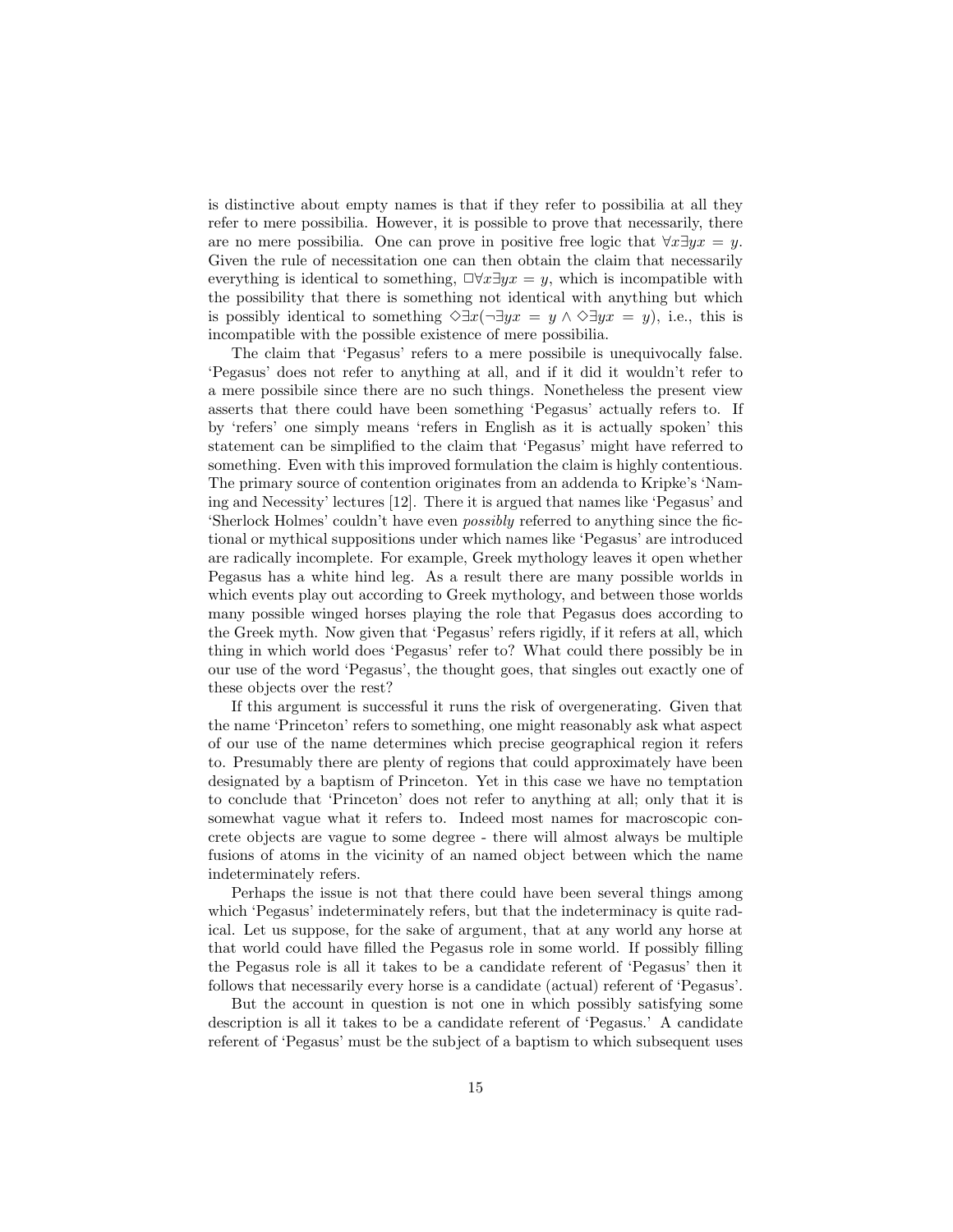of the name 'Pegasus' can be traced back to. To determine when something is a candidate 'Pegasus' referent we go to the closest world in which the Greek myths are true and look for the object satisfying the relevant features determined by the baptism. I think there are two plausible implications of this account for this case. Firstly, if it's a determinate matter which the closest world in which the Greek myths are true is, then there is no more indeterminacy concerning which object at that world was baptised than in a ordinary case of a baptism which is not inside the scope of a false supposition. Secondly, if it is indeterminate which the closest world is, the indeterminacy is not as radical as it would be if one were permitted to look at any world whatsoever to find a Pegasus candidate. As was argued in section §2 Pegasus has a rich set of counterfactual properties, and it is these properties that provide us with the distinguishing features of Pegasus; features that allow a name to latch on to it with some level of determinacy.

A competing picture has it that, for example, Pegasus and Sherlock Holmes are featureless and interchangeable - Pegasus could well have played the role Sherlock Holmes does and vice versa. It is natural to treat empty names on this view as radically indeterminate. In contrast the picture I'm endorsing is one in which Pegasus and Sherlock Holmes have rich counterfactual properties which allow us to say something a bit more substantial about the truth conditions of sentences involving names like 'Pegasus' or 'Sherlock Holmes.' It's worth noting that there are examples in which the competing view is quite implausible. For example, Salmon [24] introduces the name 'Noman' for the person that would have been born if some specific sperm had fertilised some specific egg. Reference to the sperm and egg are both determinate, since both actually exist, so given some form of essentialism about origins it is natural to think that no two possible objects [sic.] could satisfy this description.<sup>12</sup> Williamson [29] describes an example, considered earlier, in which there is a knife handle and blade which haven't been put together. Once again it seems that no more than one knife could have been made by putting that handle and that blade together, allowing us to construct a determinate name such that, had the handle and blade been put together, it would have referred determinately to the resulting knife.

#### 3.3 Inconsistent fictions and counterpossibles

It is natural to think that names which are introduced in impossible or inconsistent suppositions pose a special problem for the kind of view defended here. Firstly it appears to be problematic because I have claimed that for every meaningful name there could have been something to which that name actually refers. Secondly, the account assumes an empty name's referential profile is determined by the object which would have satisfied a certain property under a certain supposition. However, on standard theories counterfactuals with impossible antecedents are all vacuously true.

We will begin by addressing the first problem. In 'Sylvan's Box' [21], Graham Priest presents a short story in which he describes how he stumbled across a box

<sup>&</sup>lt;sup>12</sup>In non-possibilistic language,  $\Box \forall x \Box \forall y \Box (Rxse \land Ryse \rightarrow x = y)$ , where s and e denote the sperm and egg in question, and  $Rxyz$  means had y fertilised  $z$ , x would have been conceived.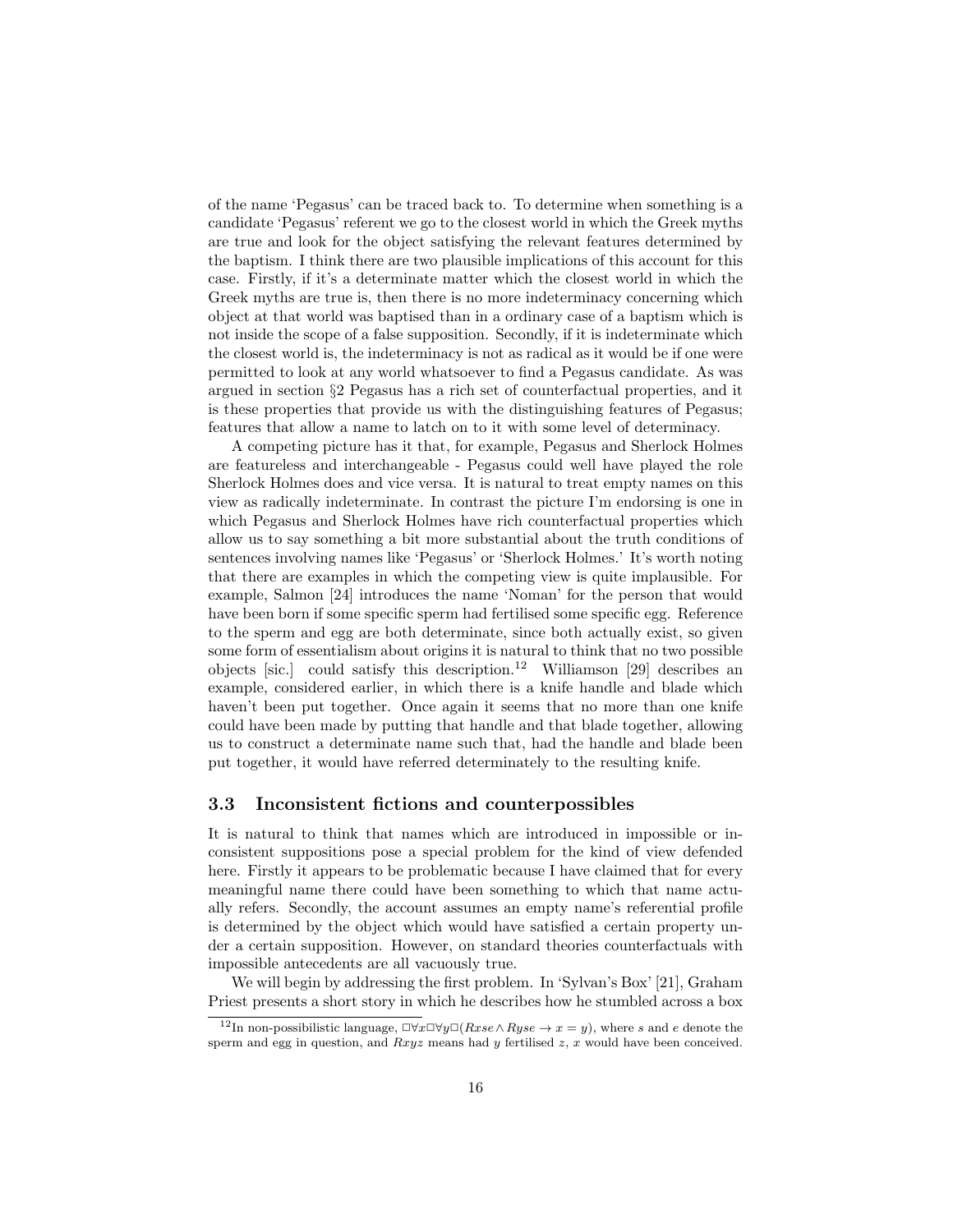labelled 'Impossible Object' in Richard Sylvan's house shortly after his death. According to the story, when Priest opens the box he discovers both that the box contains a figurine and that it is completely empty. Unlike other putative examples from existing literature, the contradiction is central to the story and cannot be made consistent without significantly altering the content of the story.

In order to state the problem for my view, I'll introduce a name, 'Parabox', for the box Priest discovers in the story. Is there a problem for the view that Parabox might have existed, and is there a problem for the view that there might have been something to which 'Parabox' actually refers? I do not think so. Parabox isn't an impossible object in and of itself  $-$  it just has inconsistent properties according to the story. It would be unwise to conclude from this that Parabox couldn't have existed. By analogy, note that Graham Priest has inconsistent properties according to the story – according to the story he saw there there was an empty and non-empty box – but it clearly does not follow that Graham Priest could not have existed. There is no actual or possible contradiction involved in assuming that Parabox actually or possibly exists. One cannot, for example, infer that Parabox is empty and non-empty from the fact that Parabox is empty and non-empty according to Priest's fiction. Indeed, maybe Richard Sylvan really did keep an empty box labelled 'impossible object' as a joke, and this box inspired Priest to write his story about it. If this were the case, then Parabox would in fact exist, but it would be a boringly consistent empty box.

Let's turn to the second problem. We'll use a different example this time. Consider a (somewhat elliptical) proof by contradiction showing that there is no largest prime.

If there were a largest prime  $p, p! + 1$  would be prime. Therefore p is not the largest prime.

Here 'p' was introduced in the scope of an impossible supposition. In order to apply the suppositional model of baptism to this case we thus need to make sense of a counterfactual with an impossible antecedent.

According to one view, popular among the early possible world semantics for counterfactuals, counterpossibles – counterfactuals with impossible antecedents – are always vacuously true. On this view the referential profile of 'p' would be completely unconstrained: necessarily everything is a candidate actual referent for  $\lq p$ .<sup>13</sup>

I believe that some counterpossibles, such as the one above, are non-vacuous. While the view I have been developing does not require this commitment, we can greatly reduce the amount of indeterminacy that is present in a name like  $\hat{p}'$ under this assumption. For example, I believe that the following counterpossible is determinately false: if there had been a largest prime, it would have been Saul Kripke. Although there are impossible worlds where Saul Kripke and other non-numbers are prime, presumably the closest impossible world where

<sup>&</sup>lt;sup>13</sup>By the vacuity of counterpossibles it follows that necessarily, for any  $x$ , if there had been a largest prime, then  $\lq p'$  would have actually referred to  $x$ .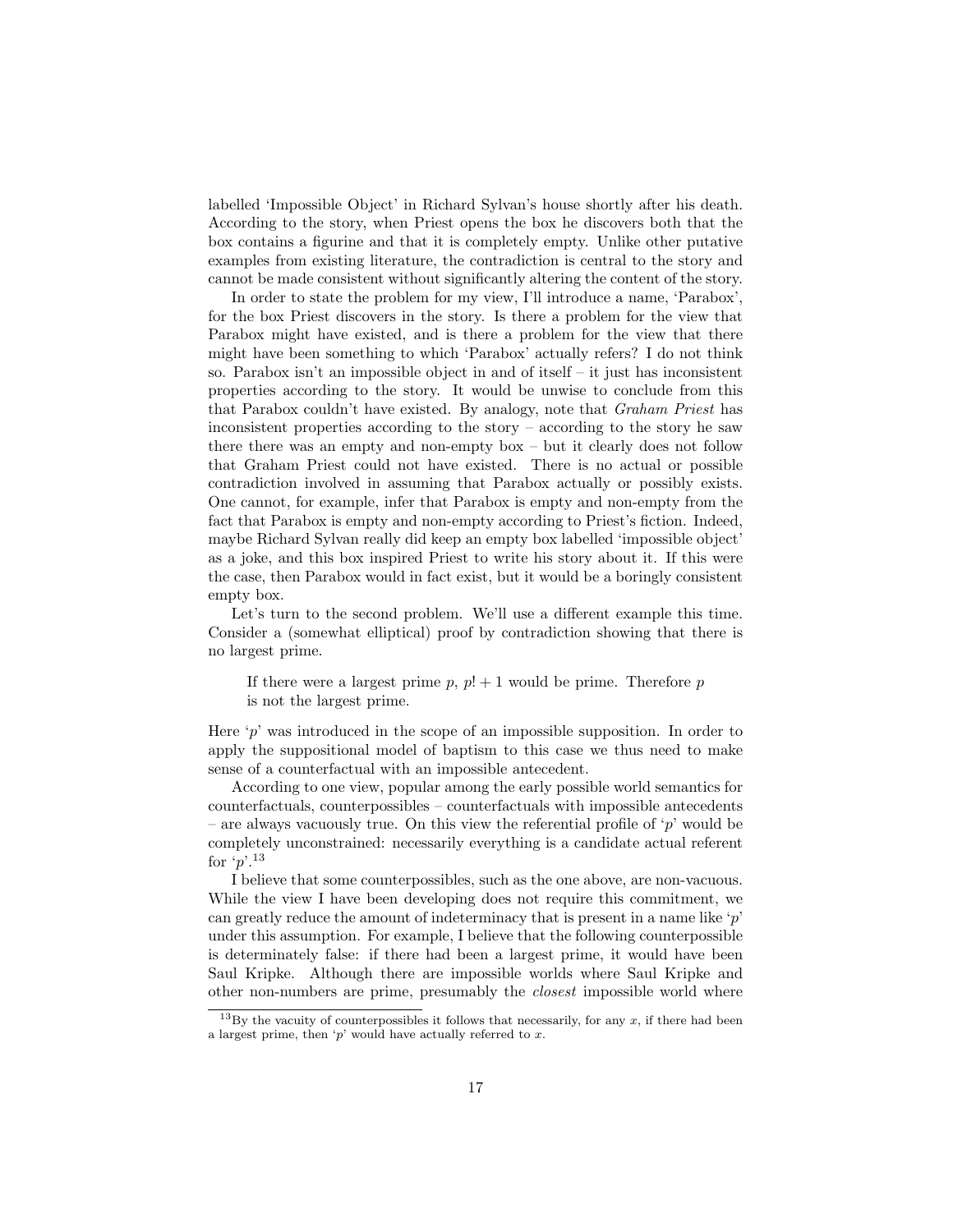there is a largest prime is a world where it's a number, and is not identical to Saul Kripke. Generalising from this example it would seem to follow that 'p' picks out an actual natural number at the closest world, so that 'p' refers to a number and is not an empty name. On the other hand it seems like the following counterpossible, for each possible substitution of 'n' for a numeral, is indeterminate: if there had been a largest prime it would have been  $n$ . So there is no number  $p$  is determinately distinct from - thus ' $p$ ' is an indeterminate name.

Are names introduced in inconsistent fictions radically indeterminate? As Priest himself points out, not everything is true in his fiction. For example, according to Priest's story Parabox is not Richard Sylvan – Sylvan plays a completely different role in the story. So it's determinate that 'Parabox' does not refer to Sylvan. If, as we imagined earlier, there was an actual box which Priest wrote his story about there would be a completely determinate referent for 'Parabox.' So it is not true in general that a name introduced in an inconsistent fiction is radically indeterminate.

#### 3.4 Direct reference

Let me briefly say a few things about the thesis that proper names directly refer. Just as it is consistent in free logic to say that 'Pegasus' refers to Pegasus, even though Pegasus does not exist, it is also consistent to say that 'Pegasus' directly refers to Pegasus, who doesn't exist.

But consistency is a weak claim. For example, free logic does not rule out the logical possibility of the following scenario: that there could have been a foot, Foot-3, which doesn't actually exist, but is nonetheless actually a spatial part of my left leg and is not identical to my left or right foot. This scenario is clearly absurd since standing in parthood relations, especially spatial parthood relations, require existence. In other words, being a part of something is existence entailing.

In so far as I understand what is distinctive about the thesis that names directly refer, it is the metaphysical claim that the proposition expressed by a sentence containing a proper name contains the referent of that name as a constituent. Without this the direct referentialist cannot really distinguish herself from rival theories ('mediated' reference theories) that agree about what refers to what but for the insertion of the word 'directly.' The term 'refers directly' is too jargony to be grounding heavy philosophical distinctions on its own. And even if there is a non-technical use of 'refers directly', it is doubtful that doing conceptual analysis on it is going to help us with the issue of whether names directly refer.

However if this notion of constituenthood that can hold between objects and propositions is supposed to be metaphysically substantial one might expect it to behave much like spatial parthood. Since I exist, being a spatial part of me is existence entailing, which is why the example involving Foot-3 sounded so absurd. So if a direct reference theorist wishes to adopt this kind of free logic, she either needs some explanation of constituenthood between an object and an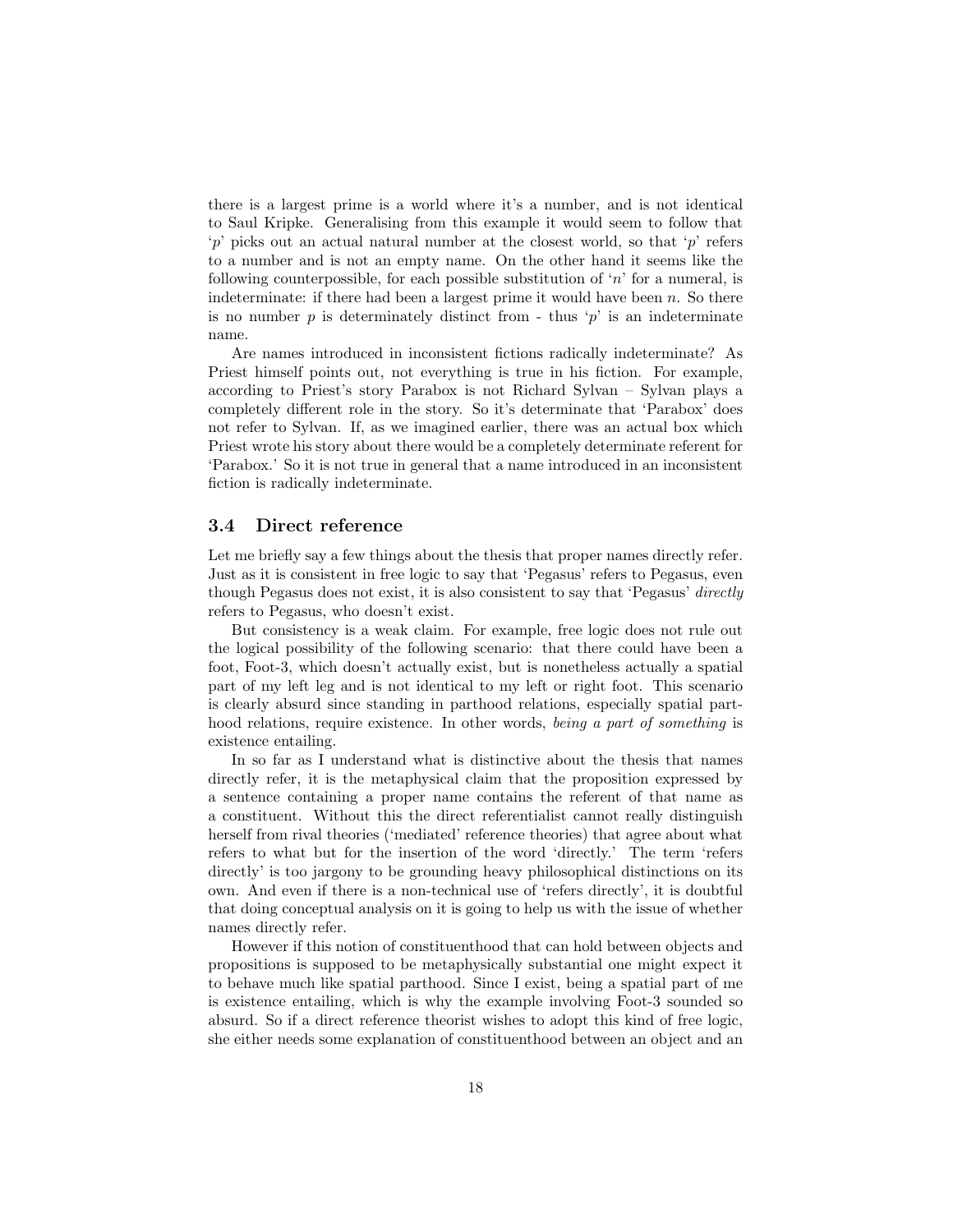existing proposition which doesn't require existence, or some theory about how non-existing propositions with non-existent constituents can still play their role in semantics without the need to quantify over them.<sup>14</sup> For more discussion of these issues see  $[20]$ ,  $[26]$  and  $[30]$ .

### 4 Semantics

Suppose that  $\mathcal L$  is a regimentation of some first order fragment of English without semantic expressions into first order logic. What is required to describe the intended model of  $\mathcal{L}$ ? To do this we must specify the referential profile of each term, the application conditions of each atomic predicate, and we need to describe how the truth values of complex formulae depend on the truth values of their parts.

For our purposes, at least, this will be a sufficient level of detail to describe the intended model in. I am not making the general claim, characteristic of Davidson, that giving a compositional theory of truth is all that is required of semantics. The characterisation of reference, extension and truth for the intended model is only instructive here because we are dealing with an extensional language.<sup>15</sup>

There are a number of metalanguages one could use. However, for concreteness I shall assume that the metalanguage extends  $\mathcal L$  with some means to describe the syntax of  $\mathcal{L}$ , a function symbol, Ref( $\cdot$ ), on the terms of  $\mathcal{L}$ , a relation  $\mathrm{App}('F', x)$  between predicates and objects, and some set theoretic machinery for constructing variable assignments. In cases where  $a$  is non-empty  $\text{Ref}(a)$  can be read intuitively as 'the referent of a' and the relation  $App('F', x)$  is to be read as "F' applies to x.' For simplicity we shall assume that  $\mathcal L$  only contains monadic predicates. Given that our new vocabulary represents reference and application respectively the following two schemata should hold

- Ref('a') = a
- App( $\mathcal{F}'$ , a) if and only if  $Fa$ .

where a and F can be replaced by any name and predicate belonging to the  $\mathcal{L}$ fragment of English. Relative to a variable assignment  $v$  the satisfaction clause for atomic sentences is then:

• 'Fa' is satisfied by v if and only if  $\text{App'}(F', \text{Ref'}(a'))$ .

<sup>14</sup>There are weaker notions of constituenthood which seem to be more neutral about the metaphysics of propositions. For example, we can capture the thought  $a$  is a constituent of the proposition that  $p$  by saying that there is some unsaturated concept  $F$  such that the proposition that  $p =$  the proposition that a is F. A possible way to formulate this would be:  $\exists F(\Diamond \exists x \Diamond \exists y \Diamond (Fx \land \neg F y) \land \Box (Fa \leftrightarrow p)).$  This notion is not existence entailing. However, it is also a notion that anyone can make sense of without modifying their views about reference; this would seem to rob the direct reference theorist of a distinctive thesis.

<sup>15</sup>I believe it is possible to carry out the project of describing the intended model for intensional languages too, but that would take us too far afield for this paper.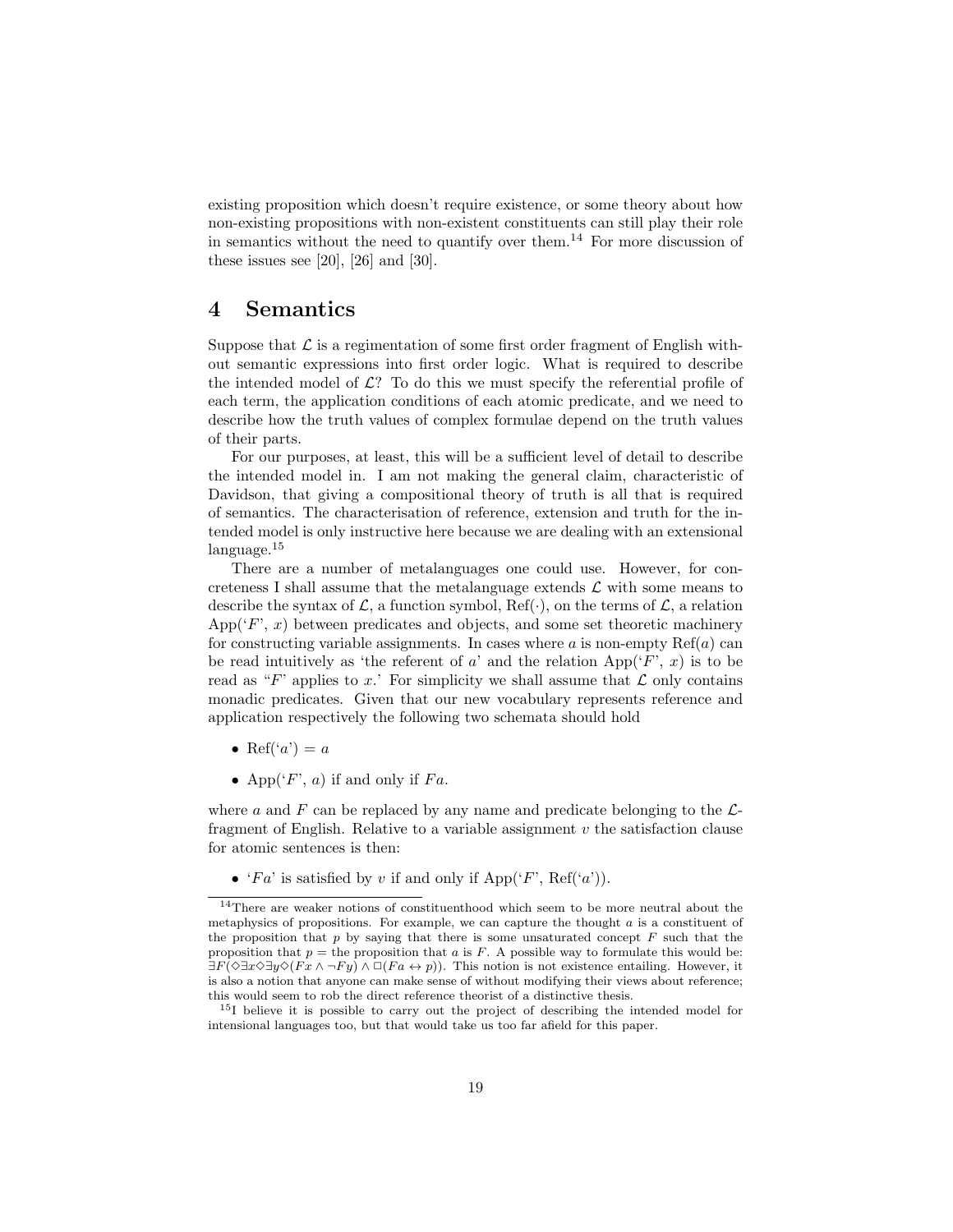• ' $Fx'$  is satisfied by v if and only if App(' $F'$ ,  $v('x')$ ).

The definitions of satisfaction for complex sentences carry on exactly as in Tarski's original definition of truth, i.e.

- $'(\phi \wedge \psi)'$  is satisfied by v if and only if ' $\phi'$  is satisfied by v and ' $\psi'$  is satisfied by  $v$ .
- $\rightarrow \neg \phi'$  is satisfied by v if and only if  $\phi'$  is not satisfied by v.
- $\forall x \phi'$  is satisfied by v if and only if  $\phi'$  is satisfied by u for every x-variant of  $v, u$ .

Before we move on let me address a technicality: the function symbol, Ref(). I stress that this is only approximated in English by the phrase 'the referent of ...'. The reason we can not properly reduce our function to a definite description involving the more natural relational word 'refers' is that on at least some accounts of definite descriptions a sentence like "mythological horse-god' applies to the referent of 'Pegasus" can only be true if something is the referent of 'Pegasus'.<sup>16</sup>

The current formulation of the metatheory is neutral on the issue taken up in the previous section - whether Pegasus, Sherlock Holmes, and so on, might have existed. If we assume the results of section §3 we can paraphrase away uses of the 'Ref' function symbol in favour of a more natural reference relation, which I will write  $Rxy$ . Thus, for example, we can restate the satisfaction clause for atomic sentences: 'Fa' is satisfied by v iff  $\Diamond \exists x \mathbb{Q}(R^t a^r x \land App('F', x))$ .

#### 4.1 Model theory

In this section we return to the question of which inferences are valid. In §1 we gave a complete proof theoretic and model theoretic answer to this question, but noted that the model theory in question would not provide an intended model. In §4 it was shown that one could nevertheless describe an adequate semantics in a free metalanguage.

One might wonder whether this separate treatment of semantics and validity could lead to a conflict. Might a sentence be false according to the semantics of §4 and yet be true on every model from §1? In other words, could a false sentence be valid according to our account? Furthermore, given that we have admitted that there are some interpretations which are not among the Meinongian models, could there be an inference which preserves truth at every Meinongian model which is not a genuinely valid inference  $-$  i.e. an inference which preserves truth in all Meinongian interpretations but does not preserve truth in all interpretations.

There is a similar worry about the classical account of logical validity and the classical model theory. To capture the intended meaning of the universal

<sup>16</sup>There are free description theories in which this does not hold, see, for example [15], however I do not wish to take sides on this issue.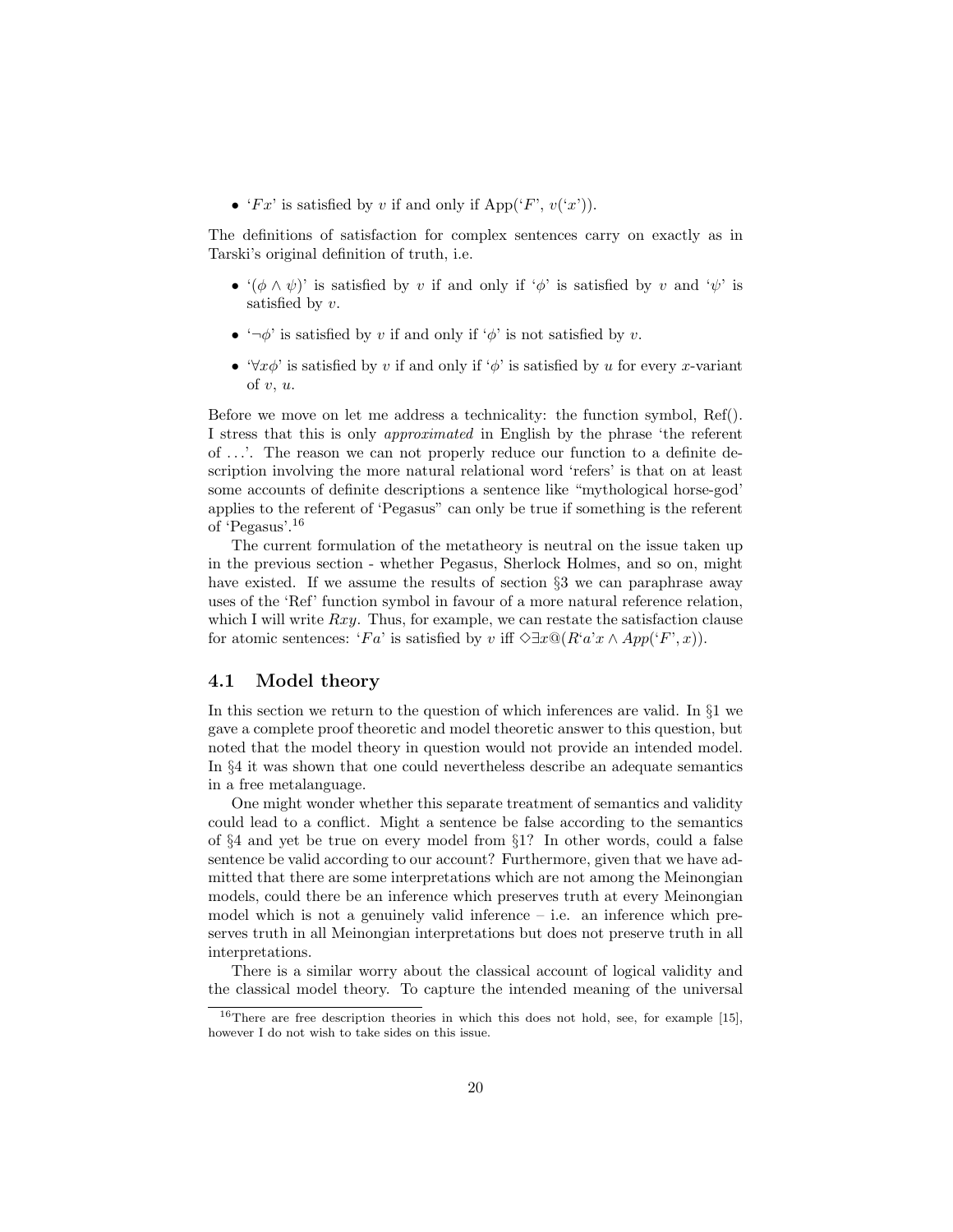quantifier one must have an unrestricted domain. However no classical model has an unrestricted domain, since according to classical model theory domains are sets, and there is no set containing everything. One might wonder whether there are invalid inferences involving unrestricted quantifiers which just happen to be truth preserving relative to every restricted set sized interpretation of the quantifiers. Luckily for the standard model theory the answer is 'no' – in [9] Kreisel proved that the genuinely valid inferences coincide exactly with the inferences preserving truth in every classical model.

Let me run a version of Kreisel's argument for the correctness of Meinongian model theory with respect to logical consequence for a first order language  $\mathcal{L}$ . Firstly observe that possible interpretations of  $\mathcal L$  fall into two categories:<sup>17</sup> (i) those interpretations - interpretations like the intended one - which leave some terms without a referent (for example, by assigning Pegasus to the constant 'c') or assign to some predicate a property such that there could have been something to which the property actually applies which doesn't actually exist (for example, by assigning  $F$  a property which applies to Pegasus) and (ii) those interpretations that assign every term a referent and every predicate an existence entailing property. The Meinongian models of section §1 are (isomorphic to) those models of type (ii) which are set sized.

Suppose that the inference from  $\Gamma$  to  $\phi$  is valid so that every possible interpretation that makes every member of  $\Gamma$  true makes  $\phi$  true. Since the Meinongian models are isomorphic to a special class of type (ii) interpretations it follows that  $\Gamma$  entails  $\phi$  over the class of Meinongian models. However, by the completeness of Lambert's axiomatisation of free logic with respect to Meinongian models, it follows that  $\Gamma$  proves  $\phi$  in free logic. But since the axioms of free logic are evidently logically valid, and rules of inference of free logic are valid inferences, it follows that the inference from  $\Gamma$  to  $\phi$  is genuinely valid, closing the gap between validity and preservation of truth in every Meinongian model.

So, for example, while the intended interpretation is not a Meinongian model for the reasons we discussed above, there will be a 'proxy' Meinongian model to take its place. Take the set of true sentences of  $\mathcal L$  (this set will contain translations of sentences like 'Pegasus is a mythical winged horse', 'Sherlock Holmes does not exist', et cetera). Since this set is evidently logically possible, it will be consistent in free logic, and thus there will be a Meinongian model that makes each of the sentences true - a model which agrees with the intended interpretation about every sentence.<sup>18</sup>

Can we hope to provide an intensionally correct model theory? In a couple of papers Rayo, Uzquiano and Williamson have developed such a 'model theory' for standard first and second order logic [23] [22]. In their framework there are no models, technically speaking, because the definition of validity is not carried out in terms of singular quantification over sets or models of any kind at all. The definition is instead formulated in second order logic. This allows

<sup>&</sup>lt;sup>17</sup>Note that I am taking the notion of an 'interpretation' as antecedently understood, and not to be defined set theoretically in a language whose logic is not free.

 $18$ This model will be unlike the intended model at the *subsentential* level – for example a name like 'Pegasus' would denote an equivalence class of terms, instead of denoting Pegasus.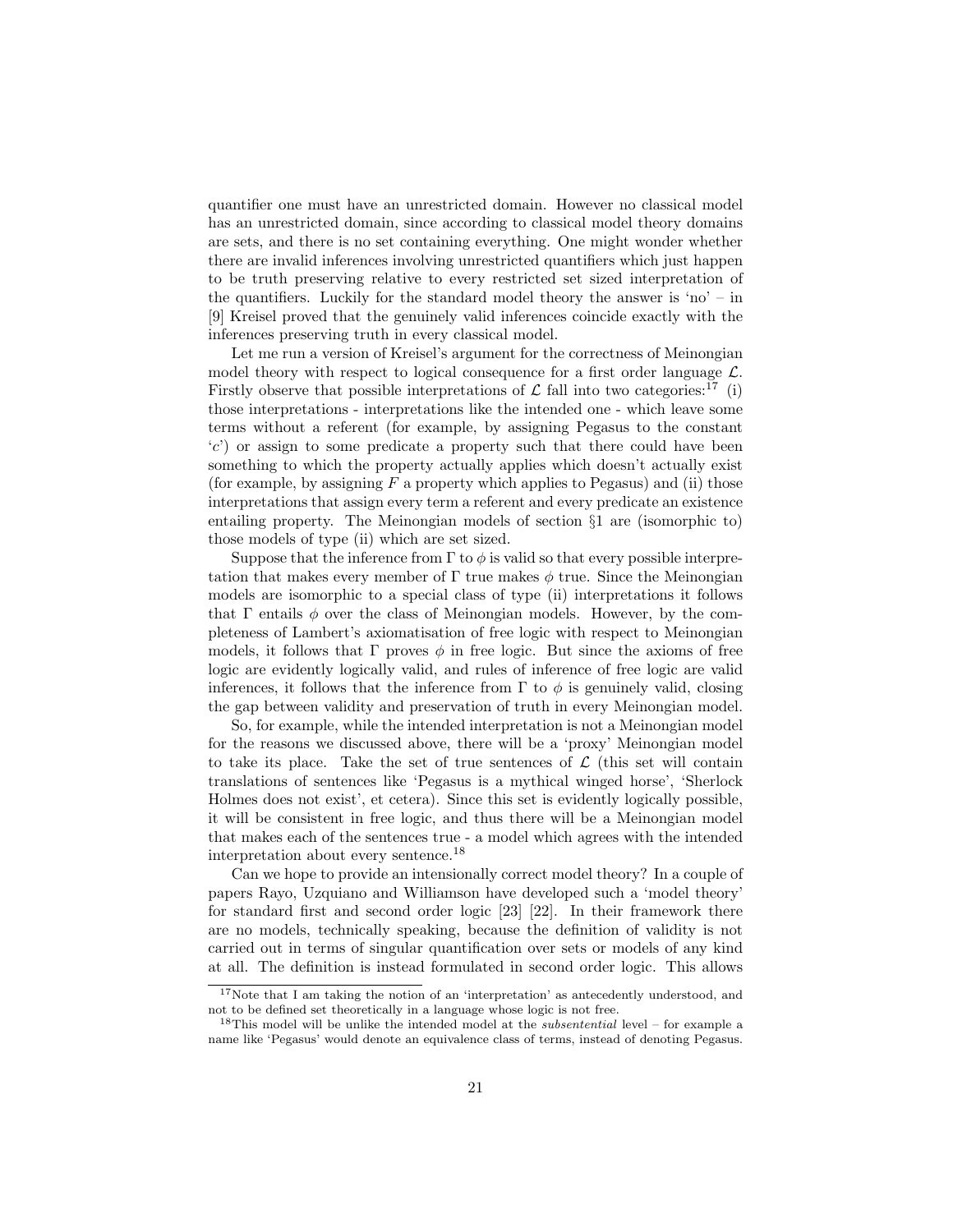one to achieve the effect of talking about arbitrary domains: given some objects one talks about what would be true if our quantifiers ranged just over those objects. However, strictly speaking, talk of domains is misguided, and should be reconstrued in terms of second order quantification. Such an approach could be applied in this case too, I claim, provided one has a strong comprehension principle:<sup>19</sup>

$$
\exists F \Box \forall x \Box (Fx \leftrightarrow \phi))\tag{24}
$$

This constraint rules out a plural interpretation of the second order quantifiers; the presence of either  $\Box$  is sufficient to rule out that interpretation, and we shall need both for our purposes. However it is compatible with a Fregean, or 'conceptual', interpretation of the quantifiers (see e.g. Williamson's [31].) In particular one may have the following instance of comprehension

$$
\exists F \Box \forall x \Box (Fx \leftrightarrow x \text{ is a unicorn})) \tag{25}
$$

In this way one may quantify over possible interpretations for a predicate without committing oneself to the actual existence of things the predicate only possibly applies to. Similarly one may quantify over possible interpretations of names without quantifying over the referents of those names. In the simplest case where the language contains only one name, 'c', an interpretation would just be a two place relation which was functional (i.e.  $\Box \forall x \Box \forall y \Box (Rzx \land Rzy \rightarrow x = y)$ .) For example, the comprehension schema entails there is a relation which satisfies the following

$$
\Box \forall y @ \exists R \Box \forall x \Box (R^c c^x \leftrightarrow x = y)) \tag{26}
$$

This guarantees, for example, that there will actually be a relation  $R$  such that according to  $R$ ,  $c'$  refers to Pegasus, and that there will actually be another relation in which 'c' refers to Sherlock Holmes, and so on and so forth. The point is that the second order quantification used to quantify over these interpretations of c does not commit one to the existence of Pegasus or Sherlock Holmes. Although I think it would take us too far afield to spell out the details fully, I hope this demonstrates that it is not hopeless to expect an intensionally correct model theory.

## 5 Logical revisionism

Let me conclude this paper by looking at one of the more radical claims it makes: that classical logic needs to be revised. My argument for this revision, however, is based on premisses that I believe are not considered radical or controversial. The argument is simple: classical logic is not sound. Or in other words, some of its theorems are false. In particular according to classical logic every instance of the schema

$$
\exists x t = x \tag{27}
$$

<sup>&</sup>lt;sup>19</sup>I state just the monadic version here. One can generalise this to an *n*-adic version in the following way:  $\exists R \Box \forall x_1 \Box \dots \Box \forall x_n \Box (Rx_1 \dots x_n \leftrightarrow \phi)).$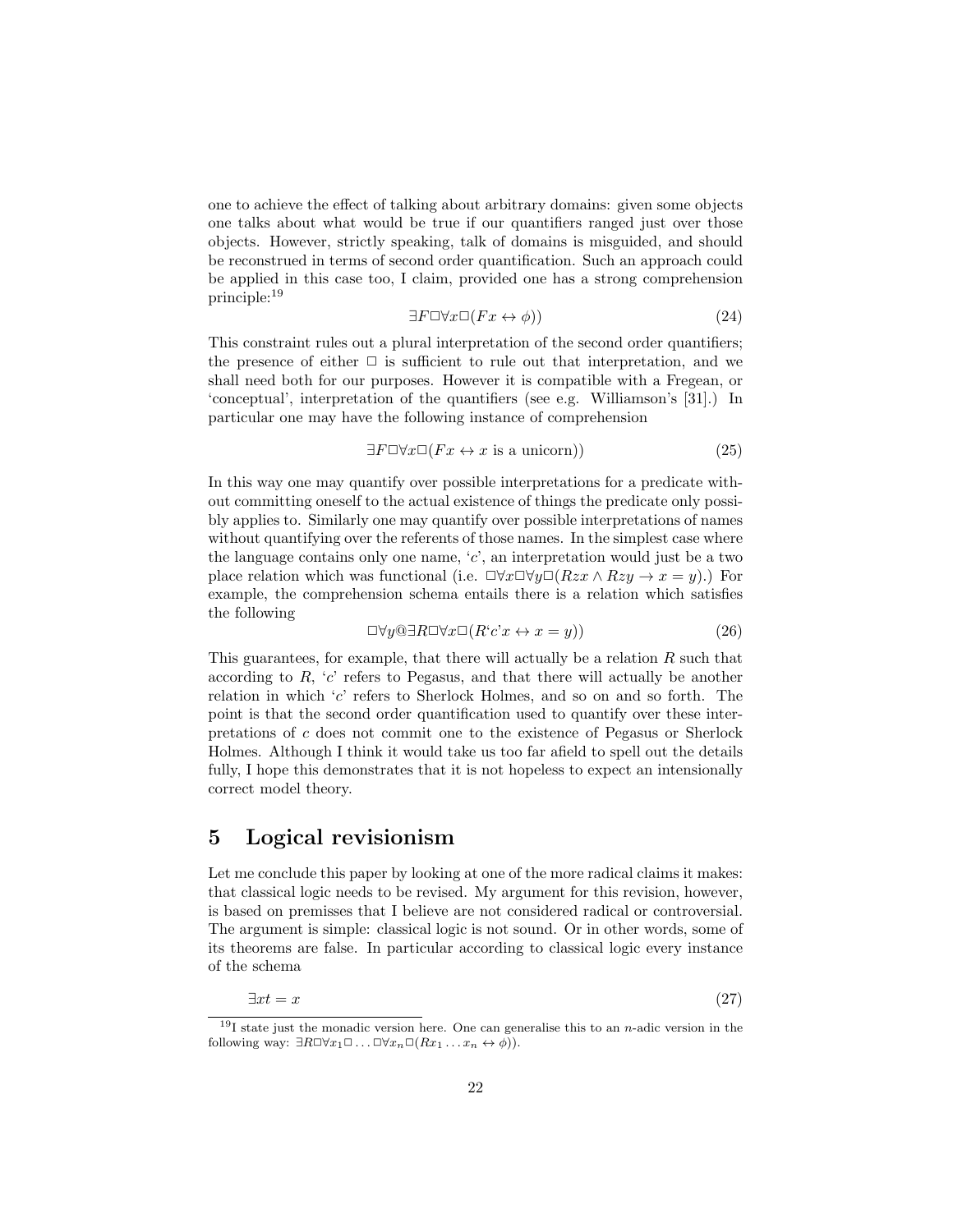is a theorem. However, I take it that there are clearly false instances of (27) on the interpretation of first order logic in which terms correspond to proper names in English.

The standard response to this well known objection is to deny that the terms of first order logic correspond to proper names in English. The alternative is to paraphrase a sentence like 'there is something identical to Pegasus' with a different logical formula, one that is not a theorem. Perhaps the paraphrase is one featuring a Russellian definite description, or one in which a predicate replaces the role of the name 'Pegasus.' Given that one wants to avoid not just the existence of Pegasus, but also the necessary existence of, say, Saul Kripke, the paraphrase would have to be made across the board – for proper names both empty and non-empty.

The view under consideration is one that accepts classical logic as the 'correct' logic of (a first order fragment of) English, but denies that proper names, such as 'Pegasus', should be translated as names in the predicate calculus. Since I take this to be the standard way of blocking the argument let me say something more about this.

There is a good sense, I think, in which such a view has already accepted some of the logical revisionism I am proposing. For to assimilate names to, say, descriptions is to revise the logic of names to that of the logic of descriptions according to which existential generalisation and universal instantiation fails.

To this the defendant of classical logic might respond by saying that, although we are rejecting the principle of existential generalisation and universal instantiation for 'real' names, classical logic still holds because proper names don't correspond to the constant terms found in first order logic. But then what claim is the classical logician making when she says that classical logic as opposed to free logic is correct? Is she making a claim about an uninterpreted calculus? Or is she merely making a claim about classical logic's soundness with respect to a particular abstract semantics? The former claim has little content unless we have a standard of correctness to judge it by, and the latter is a mathematical theorem which is presumably not the subject of disagreement.

To see whether a logic is correct we must look to see whether it governs correct reasoning. However, if no expression of the same semantic category as constants in first order logic appears in ordinary reasoning, it becomes hard to evaluate whether the classical logic of constants is correct or not.

While I am sympathetic with the revisionary theorist who gives constants an alternative semantics, or proposes a different first order translation for proper names, there are still many things to be said in favour of my form of revisionism. For one thing, such theories will typically not be able to account for true atomic sentences involving empty names. More worryingly, many of the issues of this paper arise also for free variables. For example  $\exists xy = x$  is also a classical theorem, and a quantified modal logic with necessitation and universal generalisation can prove in a few lines that  $\Box \forall y \Box \exists xy = x$  - that necessarily everything exists necessarily. This contradicts the platitude that if my parents had never met, I would not have existed. There does not appear to be any way of paraphrasing away variables that is analogous to the way of paraphrasing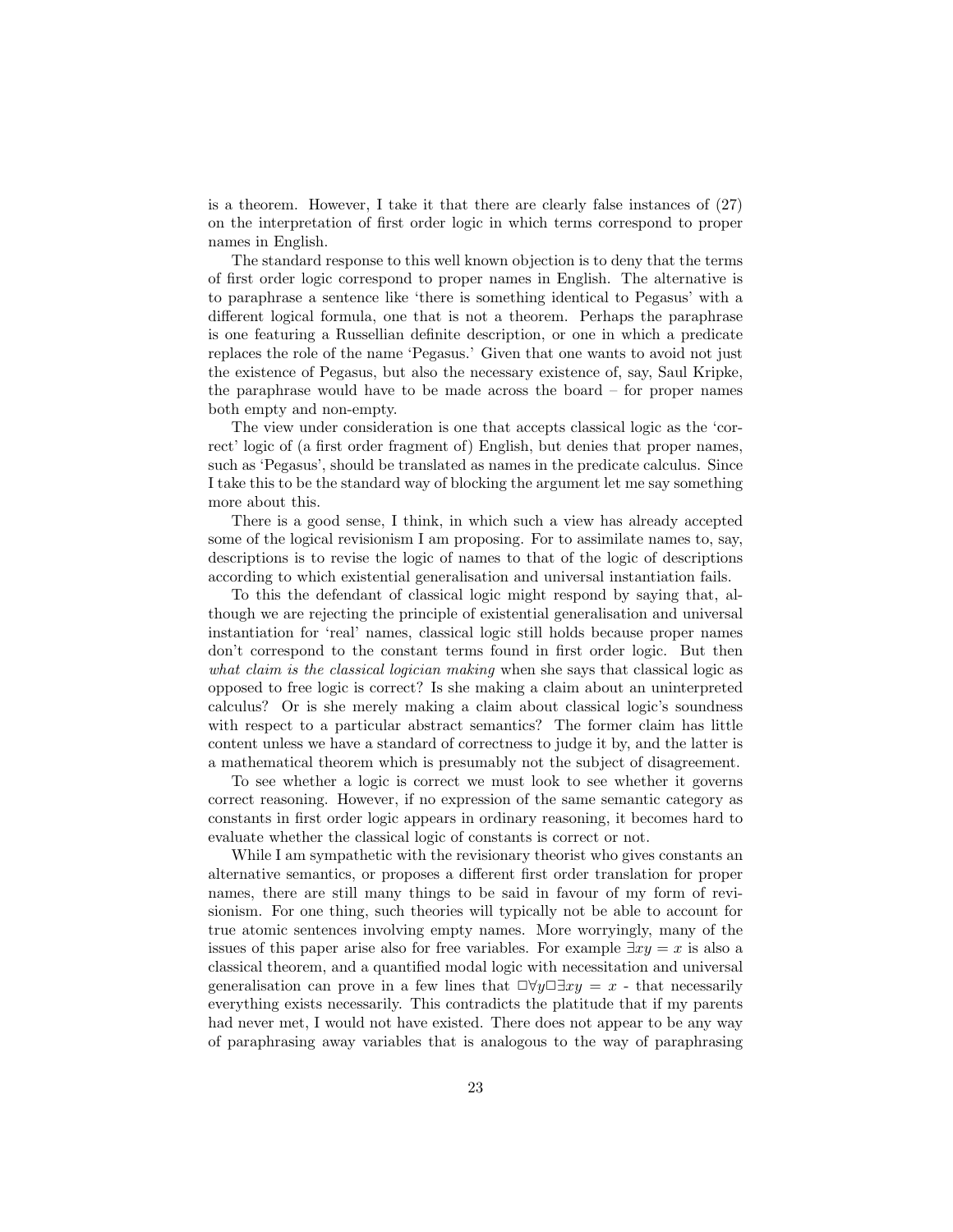away constants.

The revision to classical reasoning I am proposing is quite minimal, and is one, I think, that most people would be happy with. It is strong enough to allow semantic reasoning without commitment to a Meinongian ontology and is the natural logic for modal reasoning about contingent existence.

# References

- [1] R.M. Adams. Actualism and thisness. Synthese, 49(1):3–41, 1981.
- [2] G.A. Antonelli. Proto-Semantics for Positive Free Logic. Journal of philosophical logic, 29(3):277–294, 2000.
- [3] J. Bridge. Beginning model theory: the completeness theorem and some consequences. Oxford Univ Pr, 1977.
- [4] A. Church. Review: Karel Lambert, Existential Import Revisited. Journal of Symbolic Logic, 30(1):103–104, 1965.
- [5] G. Evans. The varieties of reference. Oxford University Press, 1982.
- [6] K. Fine. The permutation principle in quantificational logic. Journal of Philosophical Logic, 12(1):33–37, 1983.
- [7] Graeme Forbes. Intensional transitive verbs. In Edward N. Zalta, editor, The Stanford Encyclopedia of Philosophy. Spring 2010 edition, 2010.
- [8] J.W. Garson. Applications of free logic to quantified intensional logic. Philosophical Applications of Free Logic, pages 111–144, 1991.
- [9] G. Kreisel. Informal rigour and completeness proofs. Problems in the Philosophy of Mathematics, pages 138–157, 1967.
- [10] S. Kripke. Semantical considerations on modal logic. Acta Philosophica Fennica, 16(1963):83–94, 1963.
- [11] S.A. Kripke. Reference and Existence: The John Locke Lectures for 1973. 1973.
- [12] S.A. Kripke. Naming and necessity. Wiley-Blackwell, 1981.
- [13] K. Lambert. The nature of free logic. Philosophical Applications of Free Logic, pages 3–16.
- [14] K. Lambert. Existential import revisited. Notre Dame Journal of Formal Logic, 4(4):288–292, 1963.
- [15] K. Lambert. A theory of definite descriptions. Philosophical applications of free logic, page 17, 1991.